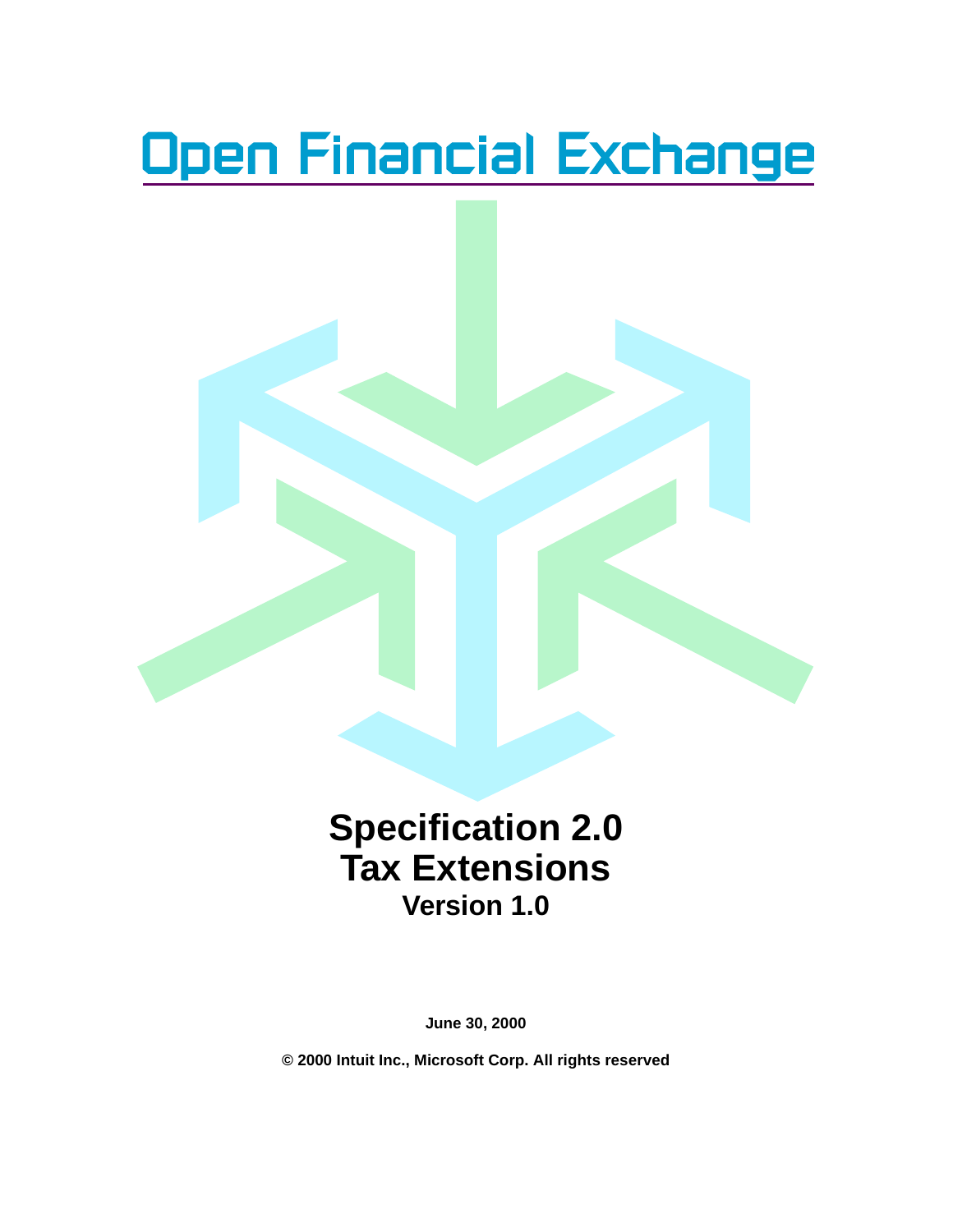# **Open Financial Exchange Specification Legend**

Open Financial Exchange Specification ©1996-2000 by its publishers: CheckFree Corp., Intuit Inc., and Microsoft Corporation. All rights reserved.

A royalty-free, worldwide, and perpetual license is hereby granted to any party to use the Open Financial Exchange Specification to make, use, and sell products and services that conform to this Specification.

THIS OPEN FINANCIAL EXCHANGE SPECIFICATION IS MADE AVAILABLE "AS IS" WITHOUT WARRANTY OF ANY KIND. TO THE MAXIMUM EXTENT PERMITTED BY APPLICABLE LAW, MICROSOFT, INTUIT AND CHECKFREE ("PUBLISHERS") FURTHER DISCLAIM ALL WARRANTIES, INCLUDING WITHOUT LIMITATION ANY IMPLIED WARRANTIES OF MERCHANTABILITY, FITNESS FOR A PARTICULAR PURPOSE AND NONINFRINGEMENT, ALL OF WHICH ARE HEREBY DISCLAIMED. THE ENTIRE RISK ARISING OUT OF THE USE OF THIS SPECIFICATION REMAINS WITH RECIPIENT. TO THE MAXIMUM EXTENT PERMITTED BY APPLICABLE LAW, IN NO EVENT SHALL THE PUBLISHERS OF THIS SPECIFICATION BE LIABLE FOR ANY CONSEQUENTIAL, INCIDENTAL, DIRECT, INDIRECT, SPECIAL, PUNITIVE, OR OTHER DAMAGES WHATSOEVER (INCLUDING, WITHOUT LIMITATION, DAMAGES FOR LOSS OF BUSINESS PROFITS, BUSINESS INTERRUPTION, LOSS OF BUSINESS INFORMATION, OR OTHER PECUNIARY LOSS) ARISING OUT OF ANY USE TO WHICH THIS SPECIFICATION IS PUT, EVEN IF THE PUBLISHERS HEREOF HAVE BEEN ADVISED OF THE POSSIBILITY OF SUCH DAMAGES.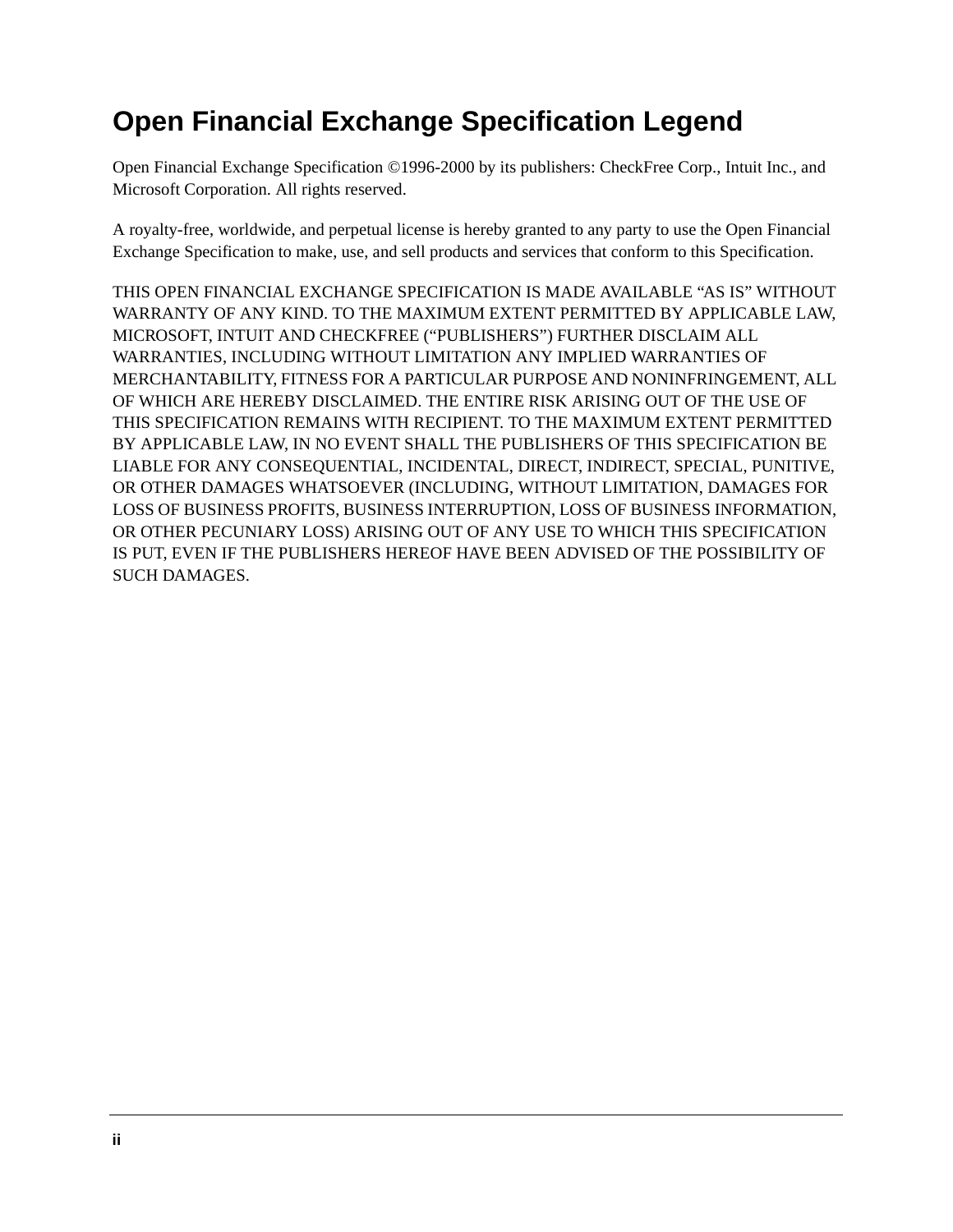# **[T](#page-4-0)ABLE OF CONTENTS**

| 3.2.2 W2 Message Set Response <taxw2msgsrsv1>  24</taxw2msgsrsv1> |
|-------------------------------------------------------------------|
|                                                                   |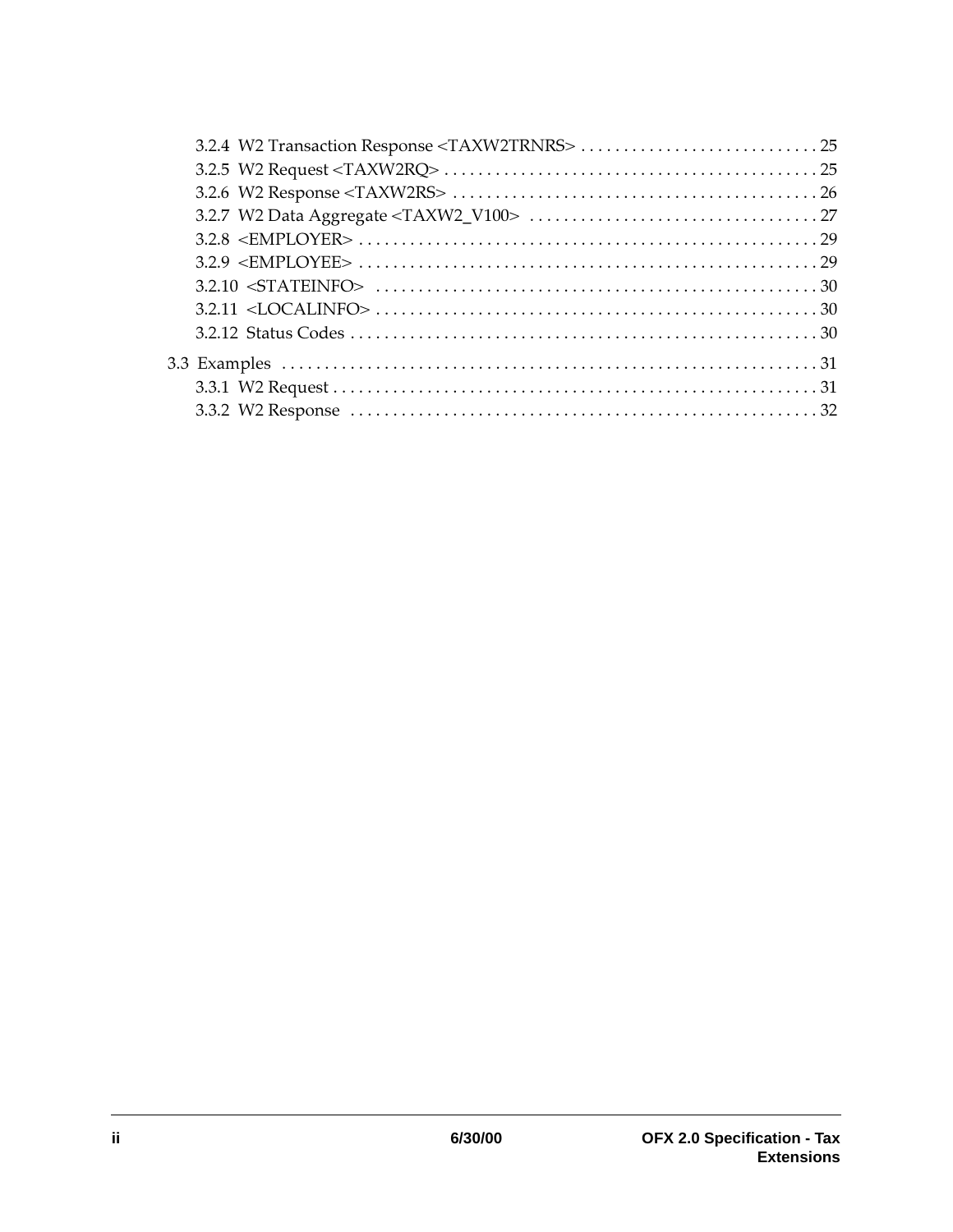# <span id="page-4-0"></span>**CHAPTER 1 OVERVIEW**

This document is a Tax extension to Open Financial Exchange (OFX) Specification 2.0 and covers W2 and 1099 information for tax year 2000. For an overview of OFX, see the OFX Specification, version 2.0.

# <span id="page-4-1"></span>**1.1 Tax OFX Versions**

IRS Tax forms can change year to year, as the IRS requires different information from taxpayers. Because Tax OFX messages closely mimic tax form information, they will also have to change as the IRS changes tax forms.

The table below shows the mapping of the versioned OFX 1099 tax forms to the appropriate tax years.

<span id="page-4-10"></span><span id="page-4-8"></span><span id="page-4-7"></span><span id="page-4-5"></span>

| <b>Tax Form</b>                     | <b>Appropriate Tax Year</b> |
|-------------------------------------|-----------------------------|
| <tax1099misc v100=""></tax1099misc> | 2000                        |
| <tax1099r v100=""></tax1099r>       | 2000                        |
| <tax1099b v100=""></tax1099b>       | 2000                        |
| <tax1099int v100=""></tax1099int>   | 2000                        |
| <tax1099div v100=""></tax1099div>   | 2000                        |
| <tax1099oid v100=""></tax1099oid>   | 2000                        |
| <taxw2 v100=""></taxw2>             | 2000                        |

### <span id="page-4-11"></span><span id="page-4-9"></span><span id="page-4-6"></span><span id="page-4-2"></span>**1.2 Conventions**

The conventions of this document follow those of the OFX Specification 2.0.

#### <span id="page-4-3"></span>**1.3 Structure**

The structure of the Tax OFX is described in the OFX Specification 2.0, chapter 2.

### <span id="page-4-4"></span>**1.4 Common Aggregates, Elements, and Data Types**

All data types used for Tax OFX are described in the OFX Specification 2.0, chapter 3. However, unlike OFX as a whole, all amounts are in US Dollars.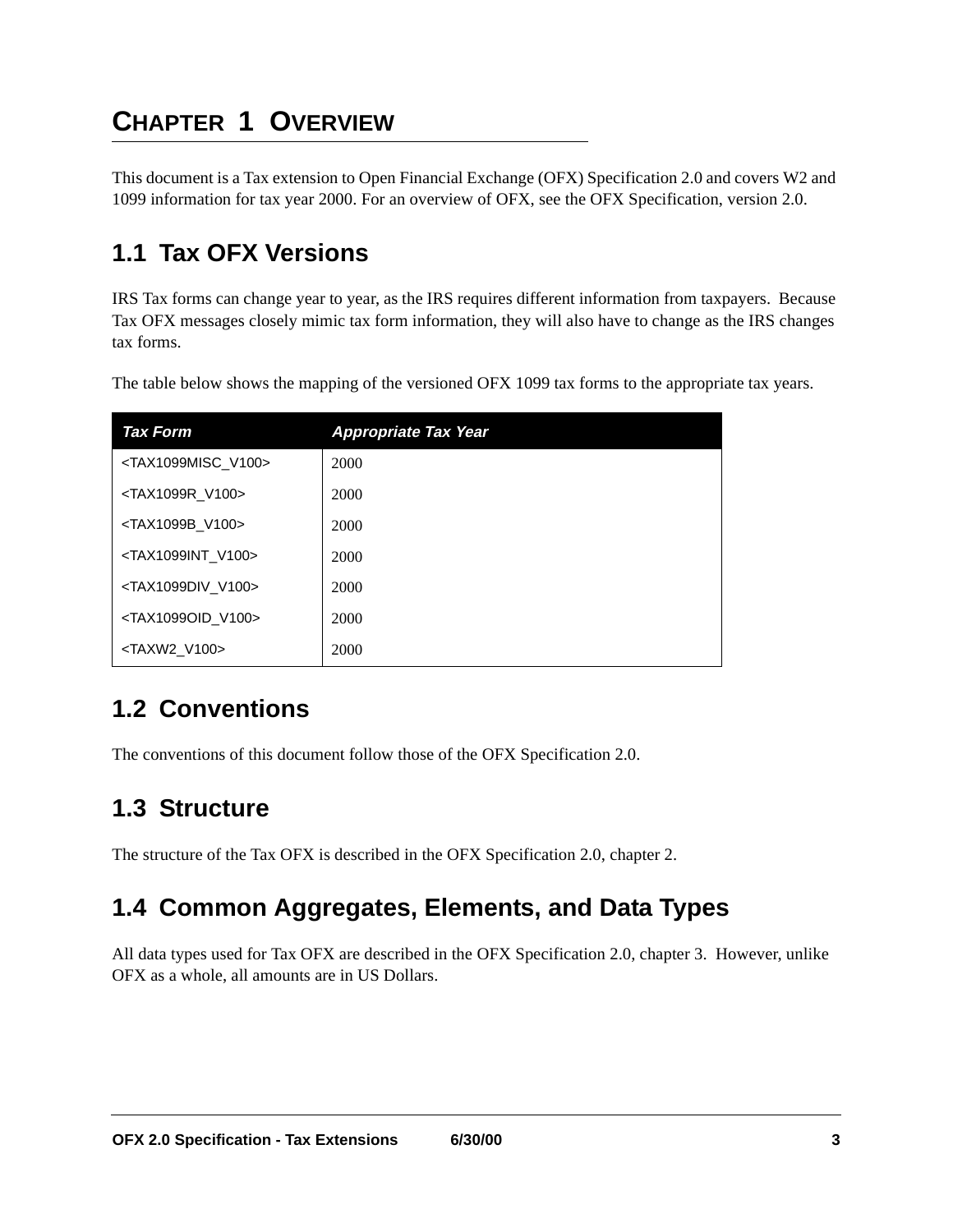# <span id="page-5-0"></span>**1.5 FI Profile for Tax Functionality**

Profile information for Tax OFX Specification follows the same conventions as standard OFX Specification 2.0.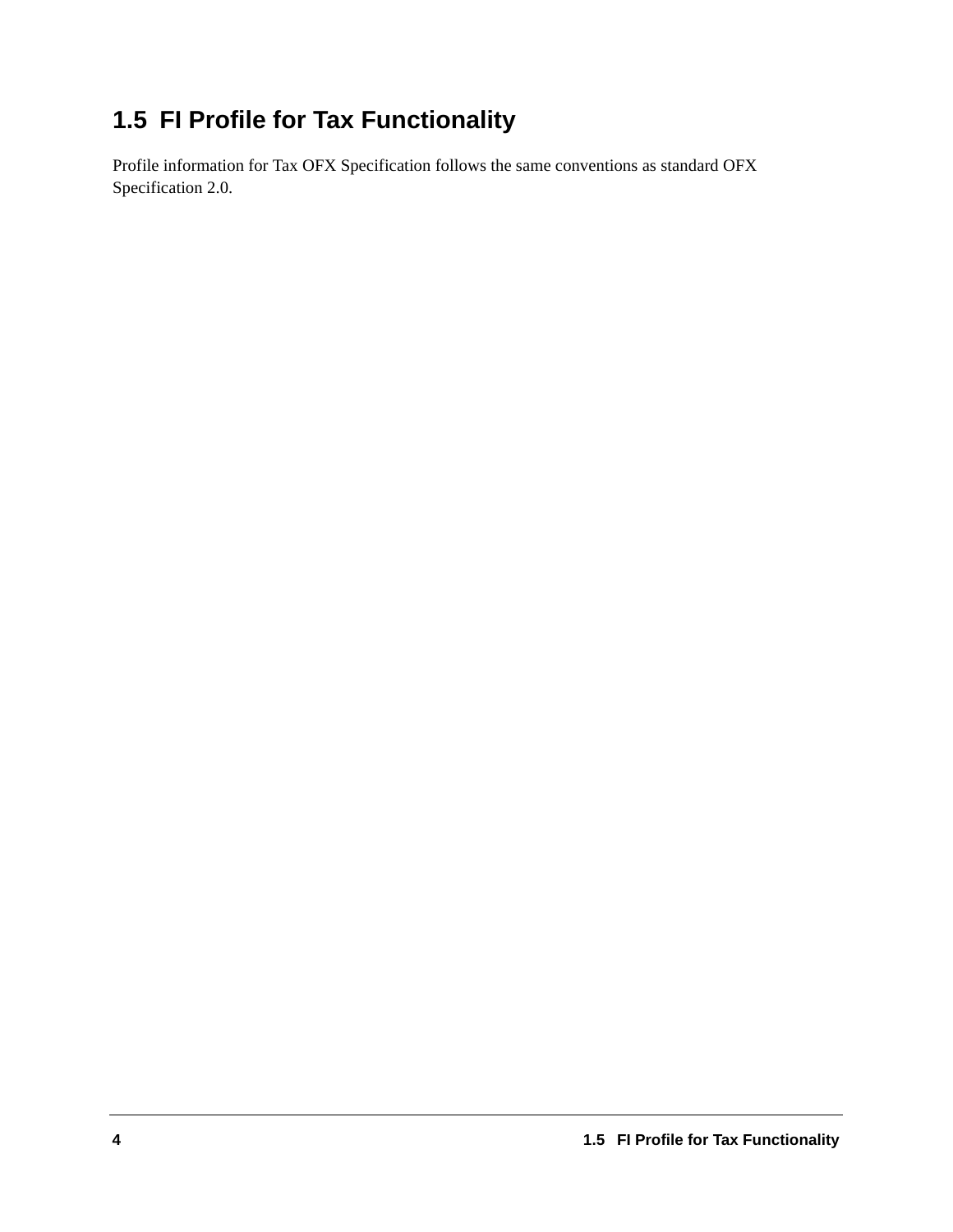# <span id="page-6-0"></span>**CHAPTER 2 1099**

### <span id="page-6-1"></span>**2.1 1099 Message Set Profile Information**

<span id="page-6-4"></span>If 1099 tax form download is supported, the following aggregate must be included in the profile <MSGSETLIST> response.

<span id="page-6-8"></span><span id="page-6-7"></span><span id="page-6-6"></span><span id="page-6-5"></span><span id="page-6-3"></span><span id="page-6-2"></span>

| Tag                                   | <b>Description</b>                                                                                                                                                                                    |
|---------------------------------------|-------------------------------------------------------------------------------------------------------------------------------------------------------------------------------------------------------|
| <tax1099msgset></tax1099msgset>       | 1099 message set profile information aggregate                                                                                                                                                        |
| <tax1099msgsetv1></tax1099msgsetv1>   | Opening tag for the message set profile information                                                                                                                                                   |
| <msgsetcore></msgsetcore>             | Common message set information, defined in the OFX specification,<br>Chapter 7, "FI Profile"                                                                                                          |
|                                       |                                                                                                                                                                                                       |
| <tax1099dnld></tax1099dnld>           | Y if server supports 1099 tax form download, <i>Boolean</i>                                                                                                                                           |
| <extd1099b></extd1099b>               | Y if server supports the extended 1099 B form by providing Schedule<br>D proceeds detail information for security sales, Boolean                                                                      |
| <taxyearsupported></taxyearsupported> | Years supported for 1099 download for this server (1 or more). If more<br>than one year is supported, a <taxyearsupported> element is<br/>sent for each year, in format "YYYY", N4</taxyearsupported> |
|                                       |                                                                                                                                                                                                       |
|                                       |                                                                                                                                                                                                       |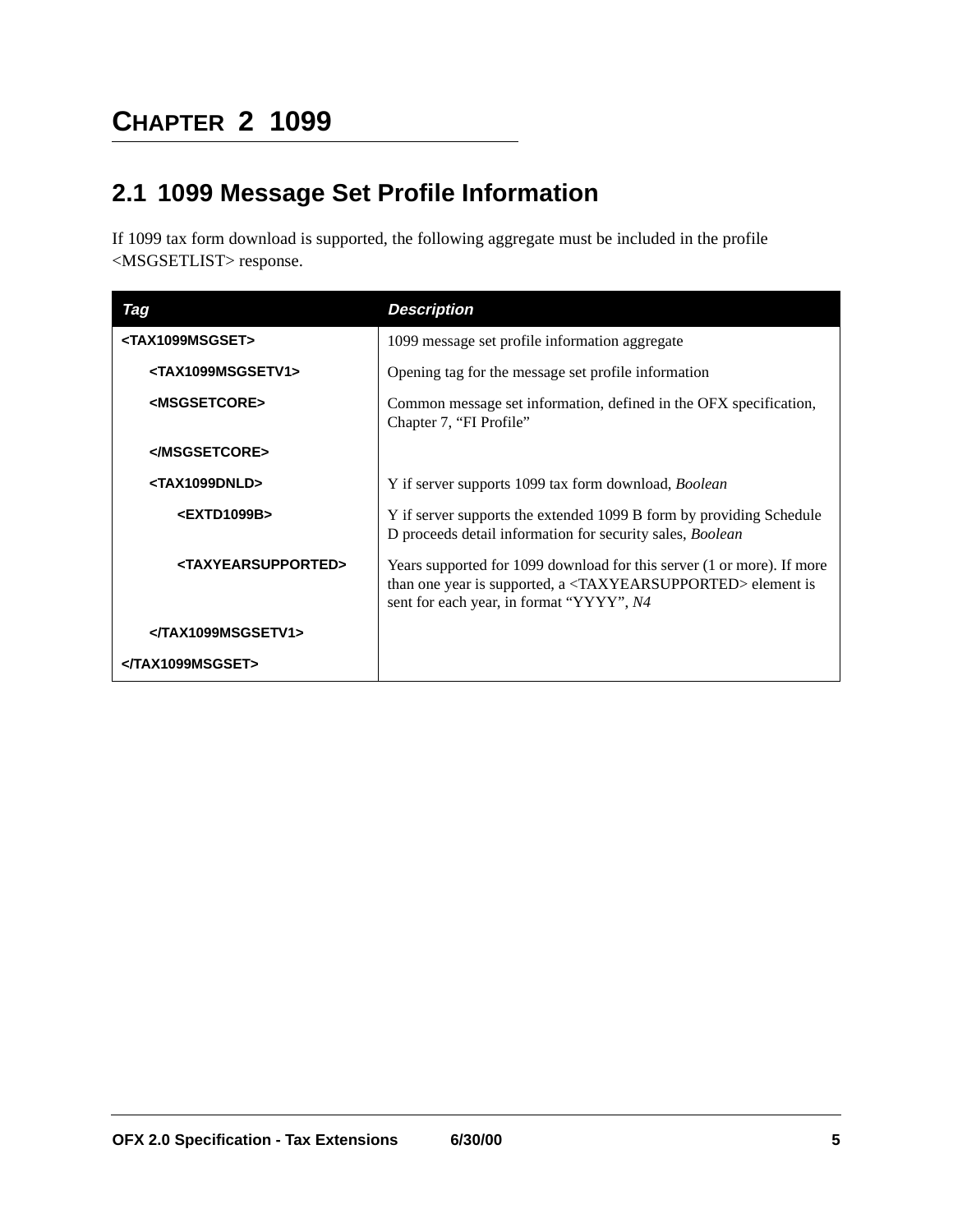### <span id="page-7-0"></span>**2.2 1099 Download**

<span id="page-7-6"></span><span id="page-7-5"></span>A client can request to download all available 1099 forms from an FI. The client will pass a SSN to the FI using the <RECID>. If the <RECID> tag is not included, this implies the client does not wish to distinguish the ID of the recipient from the signon account. The account itself may be determined from the <SONRQ> aggregate that is defined in the OFX Specification, chapter 2, section 5; "The Signon Message Set".

#### <span id="page-7-1"></span>**2.2.1 1099 Message Set Request <TAX1099MSGSRQV1>**

<span id="page-7-11"></span><span id="page-7-8"></span>

| Tag                                 | <b>Description</b>                                               |
|-------------------------------------|------------------------------------------------------------------|
| <tax1099msgsrqv1></tax1099msgsrqv1> | 1099 message set request                                         |
| <tax1099trnrq></tax1099trnrq>       | 1099 request transaction aggregate (1 or more), defined in 2.2.3 |
|                                     |                                                                  |
|                                     |                                                                  |

#### <span id="page-7-2"></span>**2.2.2 1099 Message Set Response <TAX1099MSGSRSV1>**

<span id="page-7-12"></span><span id="page-7-9"></span>

| Tag                                 | <b>Description</b>                                                |
|-------------------------------------|-------------------------------------------------------------------|
| <tax1099msgsrsv1></tax1099msgsrsv1> | 1099 message set response                                         |
| <tax1099trnrs></tax1099trnrs>       | 1099 response transaction aggregate (1 or more), defined in 2.2.4 |
|                                     |                                                                   |
|                                     |                                                                   |

#### <span id="page-7-3"></span>**2.2.3 1099 Transaction Request <TAX1099TRNRQ>**

<span id="page-7-13"></span><span id="page-7-10"></span><span id="page-7-7"></span><span id="page-7-4"></span>

| Tag                           | <b>Description</b>                                                                                             |
|-------------------------------|----------------------------------------------------------------------------------------------------------------|
| <tax1099trnrq></tax1099trnrq> | 1099 transaction request                                                                                       |
| <trnuid></trnuid>             | Client assigned transaction id, <i>trnuid</i> (A-36)                                                           |
| <cltcookie></cltcookie>       | Not used in 1099 messages, but part of the overall OFX<br>specification, included here for reference, A-32.    |
| $<$ TAN $>$                   | Not used in 1099 messages, but part of the overall OFX<br>specification, included here for completeness, A-80. |
| $<$ TAX1099RQ>                | 1099 request aggregate, defined in 2.2.5                                                                       |
| $<$ $TAX1099RO$ >             |                                                                                                                |
|                               |                                                                                                                |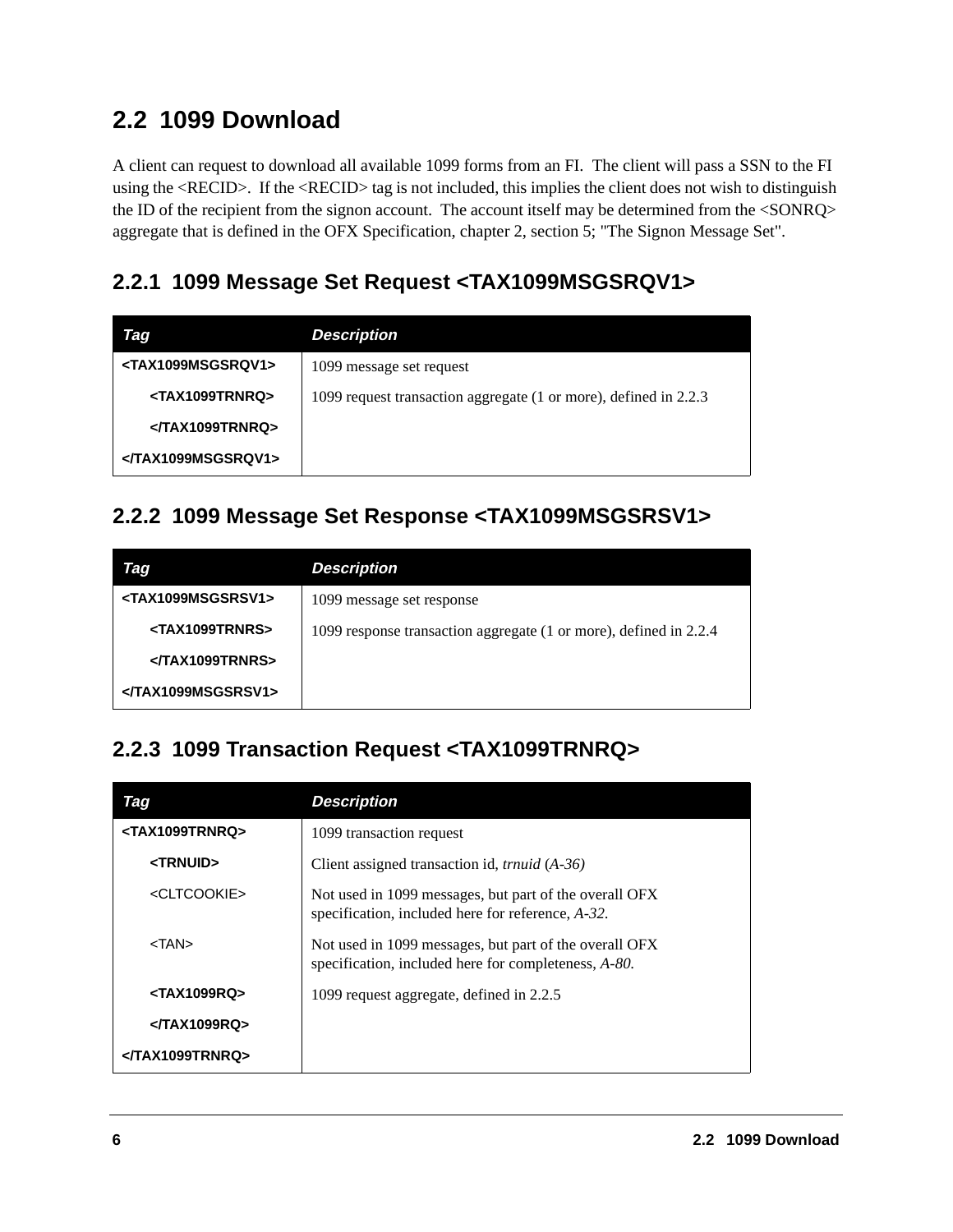#### <span id="page-8-0"></span>**2.2.4 1099 Transaction Response <TAX1099TRNRS>**

<span id="page-8-14"></span><span id="page-8-11"></span><span id="page-8-8"></span><span id="page-8-7"></span><span id="page-8-5"></span><span id="page-8-4"></span>

| Tag                           | <b>Description</b>                                                                                          |
|-------------------------------|-------------------------------------------------------------------------------------------------------------|
| <tax1099trnrs></tax1099trnrs> | 1099 transaction response                                                                                   |
| <trnuid></trnuid>             | Echoed transaction ID, <i>trnuid</i> (A-36)                                                                 |
| <status></status>             | Status aggregate, for details see OFX Spec 2.0, section 3.1.4                                               |
| <code></code>                 | Error code, $N-6$ .                                                                                         |
| <severity></severity>         | Severity of the error: INFO, WARN, or ERROR.                                                                |
| <message></message>           | A textual explanation from the FI, A-255.                                                                   |
|                               |                                                                                                             |
| <cltcookie></cltcookie>       | Not used in 1099 messages, but part of the overall OFX specification,<br>included here for reference, A-32. |
| <tax1099rs></tax1099rs>       | 1099 response aggregate, defined in 2.2.6                                                                   |
| $<$ $TAX1099RS$               |                                                                                                             |
| <th></th>                     |                                                                                                             |

### <span id="page-8-10"></span><span id="page-8-3"></span><span id="page-8-1"></span>**2.2.5 1099 Request <TAX1099RQ>**

<span id="page-8-12"></span>This requests all types of 1099 tax forms from the server. The client requests the tax year of the forms using the <TAXYEAR> element. If this element is not provided, the server shall return tax forms for the current tax year.

<span id="page-8-13"></span><span id="page-8-9"></span><span id="page-8-6"></span><span id="page-8-2"></span>

| <b>Iag</b>              | <b>Description</b>                                                                                       |
|-------------------------|----------------------------------------------------------------------------------------------------------|
| <tax1099rq></tax1099rq> | 1099 Request                                                                                             |
| <acctnum></acctnum>     | Account number of recipient, if different from RECID A-32                                                |
| $<$ RECID $>$           | ID of recipient. Request is for all ID's associated with this account if<br>RECID is not specified. A-32 |
| $<$ TAXYEAR $>$         | The tax year of the requested forms (0 or more), in format " $YYYY"$ , $N-4$                             |
| $<$ $TAX1099RQ$         |                                                                                                          |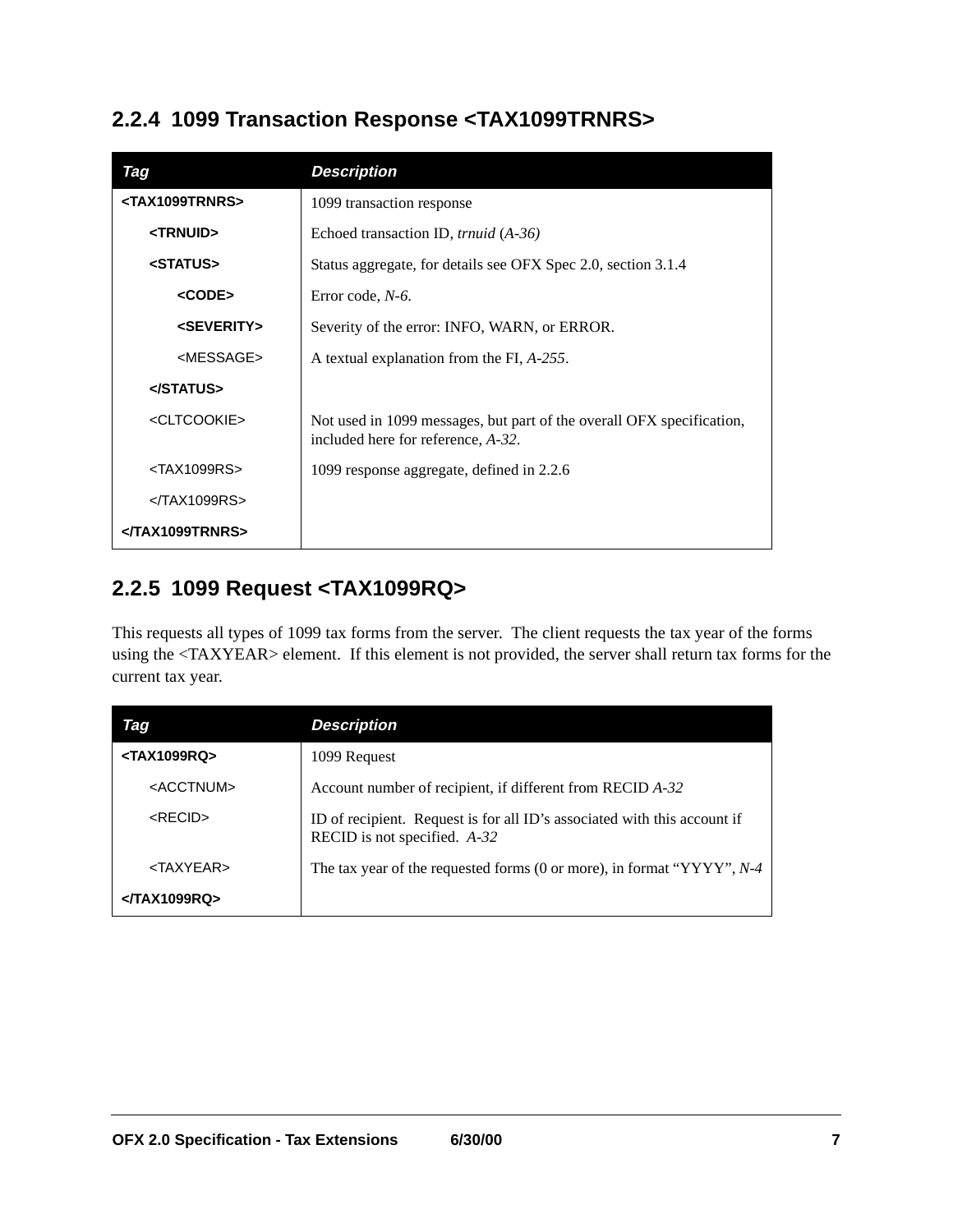#### <span id="page-9-0"></span>**2.2.6 1099 Response <TAX1099RS>**

A 1099 download response can include any type of 1099 tax form for any tax year. These are represented by the <TAX1099x\_Vy> wildcard entry below. Tax forms for different years may be sent together. Different versions of the same tax forms (corresponding to different years) may be sent together.

<span id="page-9-14"></span><span id="page-9-12"></span><span id="page-9-2"></span>

| Tag                         | <b>Description</b>                                                                                                                                                      |
|-----------------------------|-------------------------------------------------------------------------------------------------------------------------------------------------------------------------|
| $<$ TAX1099RS>              | 1099 Response                                                                                                                                                           |
| <acctnum></acctnum>         | Account number of recipient, if different from RECID, A-32                                                                                                              |
| $<$ RECID $>$               | ID of recipient, $A-32$                                                                                                                                                 |
| <tax1099x vy=""></tax1099x> | 1099 data aggregates. The x represents the various types of 1099 forms<br>that may be returned and the y represents the version of that form.<br>$(1 \text{ or more}).$ |
| $<$ $\sqrt{T}AX1099x$ Vy    |                                                                                                                                                                         |
| <th></th>                   |                                                                                                                                                                         |

#### <span id="page-9-1"></span>**2.2.7 Payer Address < PAYERADDR>**

<span id="page-9-13"></span><span id="page-9-11"></span><span id="page-9-10"></span><span id="page-9-9"></span><span id="page-9-8"></span><span id="page-9-7"></span><span id="page-9-6"></span><span id="page-9-5"></span><span id="page-9-4"></span><span id="page-9-3"></span>

| Tag                       | <b>Description</b>                                          |
|---------------------------|-------------------------------------------------------------|
| <payeraddr></payeraddr>   | Payer Address aggregate                                     |
| <payername1></payername1> | Name of payer, line $2, A-32$                               |
| <payername2></payername2> | Name of payer, line $2, A-32$                               |
| <addr1></addr1>           | Payer address, line 1, A-32                                 |
| $<$ ADDR2 $>$             | Payer address, line 2, required if ADDR3 is specified, A-32 |
| $<$ ADDR3 $>$             | Payer address, line 3, A-32                                 |
| $<$ CITY $>$              | Payer address, city, A-32                                   |
| <state></state>           | Payer address, state, A-5                                   |
| <postalcode></postalcode> | Payer address, postal code, A-11                            |
| <phone></phone>           | Payer telephone number, A-32                                |
|                           |                                                             |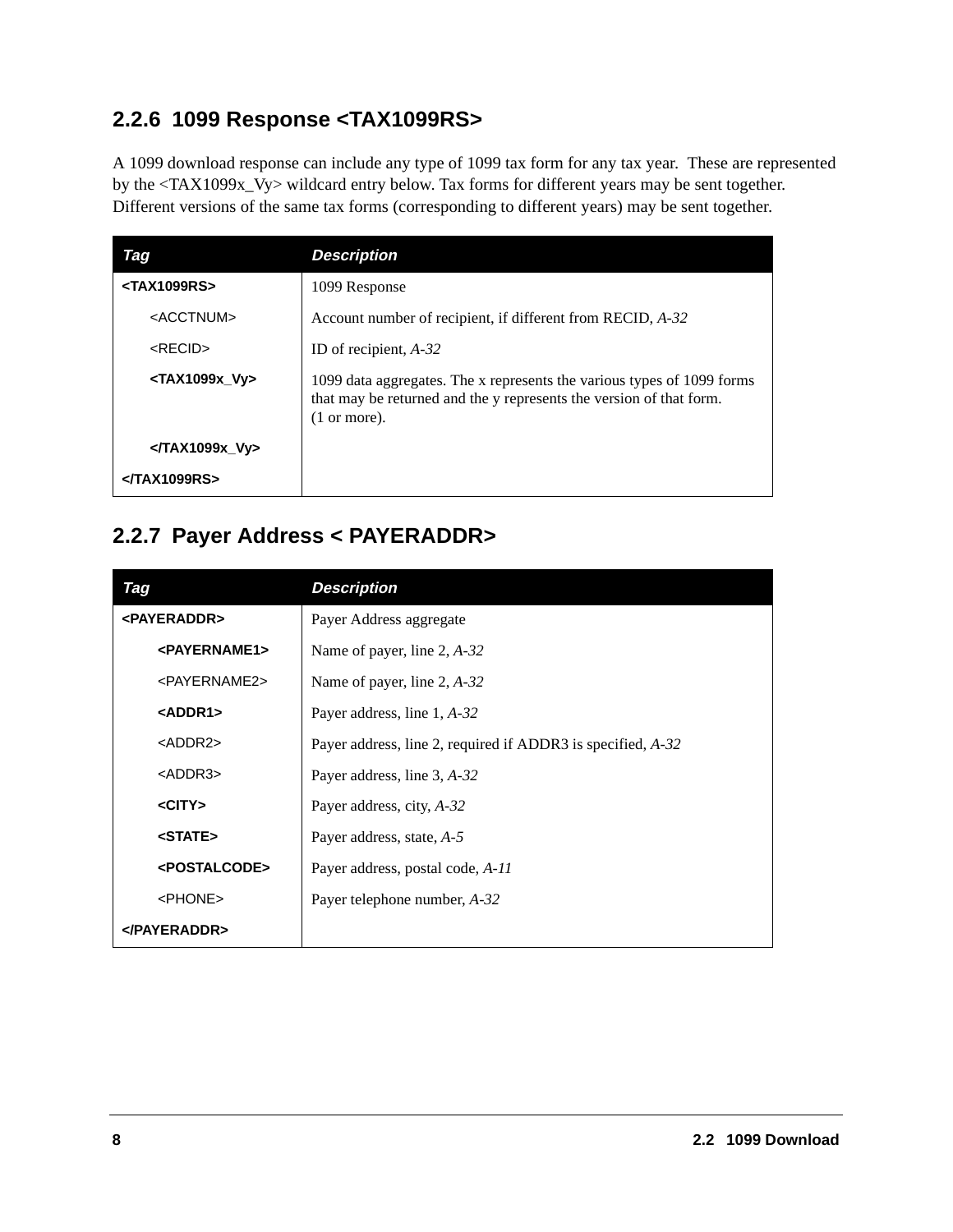### <span id="page-10-0"></span>**2.2.8 Receiver Address < RECADDR>**

<span id="page-10-9"></span><span id="page-10-8"></span><span id="page-10-7"></span><span id="page-10-6"></span><span id="page-10-5"></span><span id="page-10-4"></span><span id="page-10-3"></span><span id="page-10-2"></span><span id="page-10-1"></span>

| Tag                       |                                                                |
|---------------------------|----------------------------------------------------------------|
| <recaddr></recaddr>       | Receiver Address aggregate                                     |
| <recname1></recname1>     | Name of receiver, line $1, A-32$                               |
| <recname2></recname2>     | Name of receiver, line $2, A-32$                               |
| $<$ ADDR1>                | Receiver address, line 1, A-32                                 |
| $<$ ADDR2 $>$             | Receiver address, line 2, required if ADDR3 is specified, A-32 |
| <addr3></addr3>           | Receiver address, line 3, A-32                                 |
| $<$ CITY $>$              | Receiver address, city, A-32                                   |
| <state></state>           | Receiver address, state, A-5                                   |
| <postalcode></postalcode> | Receiver address, postal code, A-11                            |
| $<$ /RECADDR>             |                                                                |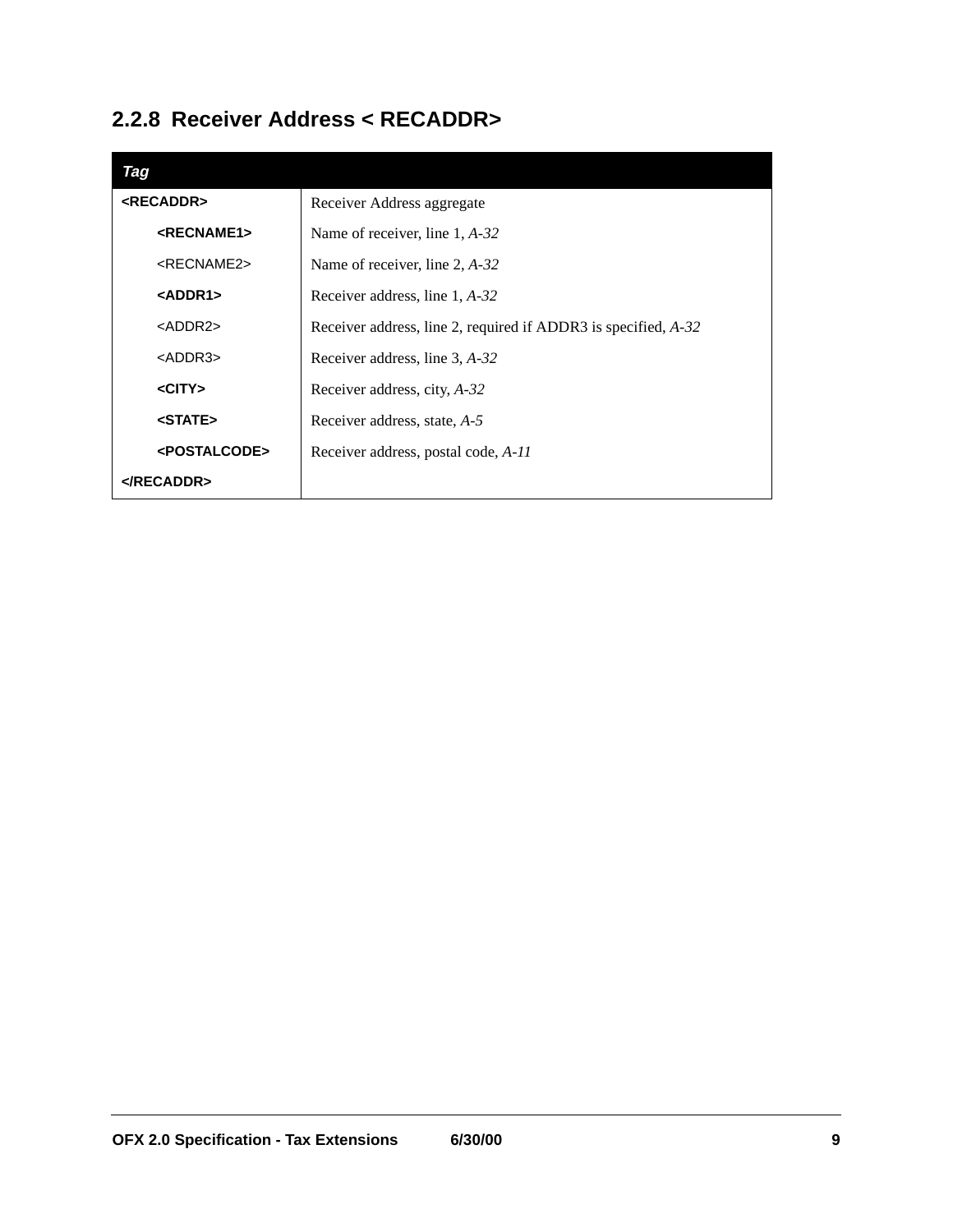# <span id="page-11-0"></span>**2.2.9 <TAX1099MISC\_V100>**

<span id="page-11-26"></span><span id="page-11-25"></span><span id="page-11-24"></span><span id="page-11-23"></span><span id="page-11-22"></span><span id="page-11-21"></span><span id="page-11-20"></span><span id="page-11-19"></span><span id="page-11-18"></span><span id="page-11-17"></span><span id="page-11-16"></span><span id="page-11-15"></span><span id="page-11-14"></span><span id="page-11-13"></span><span id="page-11-12"></span><span id="page-11-11"></span><span id="page-11-10"></span><span id="page-11-9"></span><span id="page-11-8"></span><span id="page-11-7"></span><span id="page-11-6"></span><span id="page-11-5"></span><span id="page-11-4"></span><span id="page-11-3"></span><span id="page-11-2"></span><span id="page-11-1"></span>

| Tag                                   | <b>Description</b>                                                                                            |
|---------------------------------------|---------------------------------------------------------------------------------------------------------------|
| <tax1099misc_v100></tax1099misc_v100> | 1099MISC aggregate                                                                                            |
| <srvrtid></srvrtid>                   | ID assigned by the server to the form, SVRVTID                                                                |
| <taxyear></taxyear>                   | Tax year of this form, in format "YYYY", N-4.                                                                 |
| <void></void>                         | Y if the is form is void, Boolean                                                                             |
| <corrected></corrected>               | Y if this is a corrected form, Boolean                                                                        |
| <rents></rents>                       | Rents, amount                                                                                                 |
| <royalties></royalties>               | Royalties, amount                                                                                             |
| <otherincome></otherincome>           | Other income, amount                                                                                          |
| <fedtaxwh></fedtaxwh>                 | Federal tax withheld, amount                                                                                  |
| <fishboatpro></fishboatpro>           | Fishing boat proceeds, amount                                                                                 |
| <medhealthpay></medhealthpay>         | Medical/health payments, amount                                                                               |
| <nonempcomp></nonempcomp>             | Nonemployee compensation, amount                                                                              |
| <subpmts></subpmts>                   | Substitute payments in lieu of dividends or interest, amount                                                  |
| <payer5ksales></payer5ksales>         | Payer made direct sales of \$5,000 or more of consumer products to a<br>buyer (recipient) for resale, Boolean |
| <cropinspro></cropinspro>             | Crop insurance proceeds, amount                                                                               |
| <sttaxwh></sttaxwh>                   | State tax withheld, amount                                                                                    |
| <payerstate></payerstate>             | Payer's state code, A-2                                                                                       |
| <payerstid></payerstid>               | Payer's state ID number, A-32                                                                                 |
| <grossattor></grossattor>             | Gross proceeds paid to an attorney (Code A), amount                                                           |
| <excsgldn></excsgldn>                 | Excess golden parachute payments (Code EPP), amount                                                           |
| <b><payeraddr></payeraddr></b>        | Payer address aggregate, defined in 2.2.7                                                                     |
| $<$ /PAYERADDR>                       |                                                                                                               |
| <payerid></payerid>                   | Payers Federal identification number, A-32                                                                    |
| <recaddr></recaddr>                   | Recipient addressaggregate, defined in 2.2.8                                                                  |
|                                       |                                                                                                               |
| <recid></recid>                       | Recipient's identification number, A-32                                                                       |
| <recacct></recacct>                   | Recipient account number, A-32                                                                                |
| <tinnot></tinnot>                     | Second TIN notification, Boolean                                                                              |
|                                       |                                                                                                               |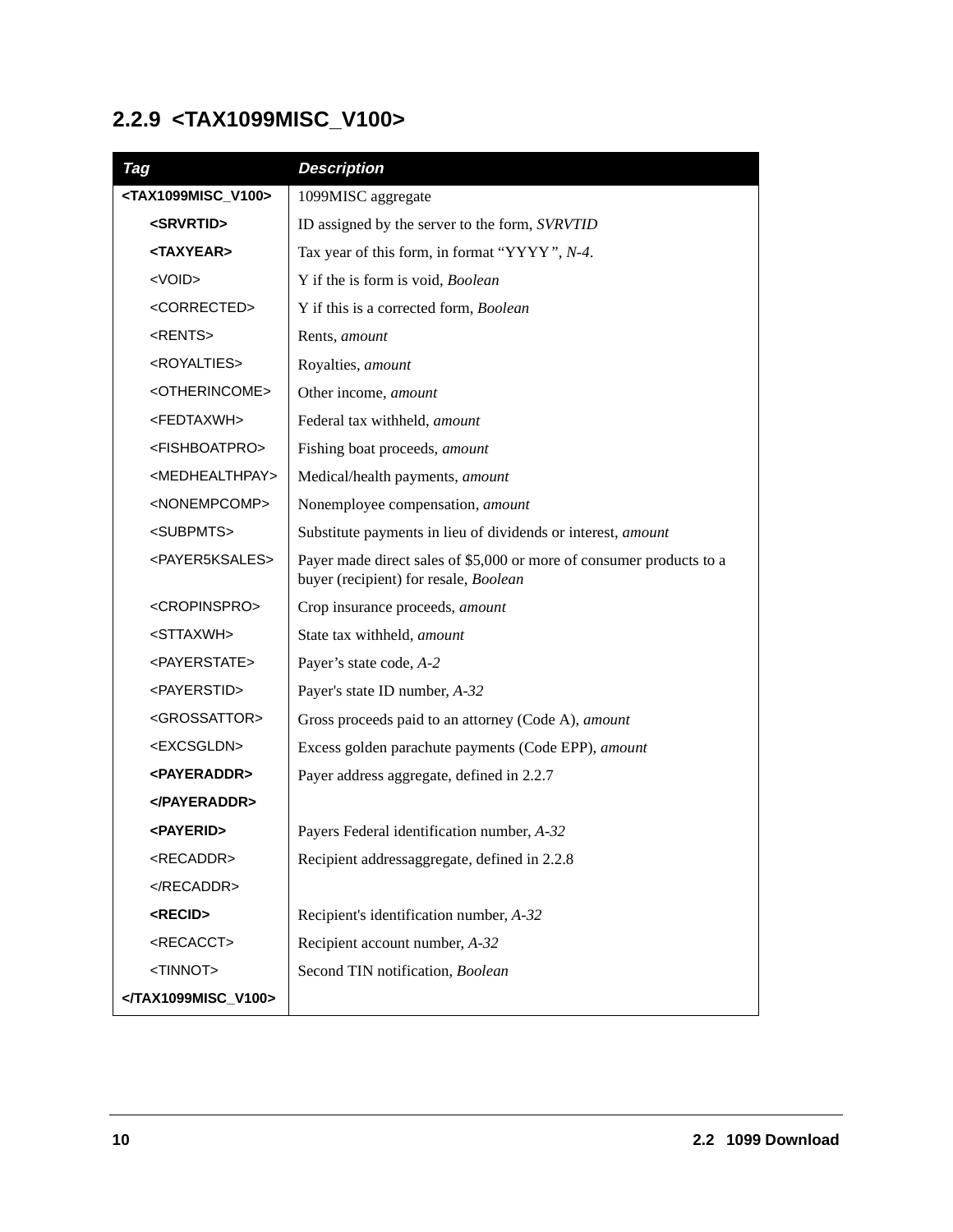### <span id="page-12-0"></span>**2.2.10 <TAX1099R\_V100>**

<span id="page-12-26"></span><span id="page-12-25"></span><span id="page-12-24"></span><span id="page-12-23"></span><span id="page-12-22"></span><span id="page-12-21"></span><span id="page-12-20"></span><span id="page-12-19"></span><span id="page-12-18"></span><span id="page-12-17"></span><span id="page-12-16"></span><span id="page-12-15"></span><span id="page-12-14"></span><span id="page-12-13"></span><span id="page-12-12"></span><span id="page-12-11"></span><span id="page-12-10"></span><span id="page-12-9"></span><span id="page-12-8"></span><span id="page-12-7"></span><span id="page-12-6"></span><span id="page-12-5"></span><span id="page-12-4"></span><span id="page-12-3"></span><span id="page-12-2"></span><span id="page-12-1"></span>

| Tag                             | <b>Description</b>                                                                                                                                                        |
|---------------------------------|---------------------------------------------------------------------------------------------------------------------------------------------------------------------------|
| <tax1099r_v100></tax1099r_v100> | 1099R aggregate                                                                                                                                                           |
| <srvrtid></srvrtid>             | ID assigned by the server to the form, SVRVTID                                                                                                                            |
| <taxyear></taxyear>             | Tax year of this form, in format "YYYY", N-4.                                                                                                                             |
| <void></void>                   | Y if the is form is void, Boolean                                                                                                                                         |
| <corrected></corrected>         | Y if this is a corrected form, Boolean                                                                                                                                    |
| <grossdist></grossdist>         | Gross distribution, amount                                                                                                                                                |
| <taxamt></taxamt>               | Taxable amount, amount                                                                                                                                                    |
| <taxamtnd></taxamtnd>           | Taxable amount not determined, Boolean                                                                                                                                    |
| <totaldist></totaldist>         | Total distribution, Boolean                                                                                                                                               |
| <capgain></capgain>             | Capital gain, amount                                                                                                                                                      |
| <fedtaxwh></fedtaxwh>           | Federal income tax withheld, amount                                                                                                                                       |
| <empcontins></empcontins>       | Employee contributions or insurance premiums, amount                                                                                                                      |
| <netunapemp></netunapemp>       | Net unrealized appreciation in employer's securities, amount                                                                                                              |
| <distcode></distcode>           | Distribution code (1 or more), A-1                                                                                                                                        |
| <irasepsimp></irasepsimp>       | IRA/SEP/SIMPLE, Boolean<br>This tag is required if any of the following tags are present in the 1099R<br>aggregate: GROSSDIST, TAXAMT, FEDTAXWH, STTAXWH, or<br>LCLTAXWH. |
| <annctrctdist></annctrctdist>   | Annual contract distribution, amount                                                                                                                                      |
| <annctrctper></annctrctper>     | Annual contract percentage, rate                                                                                                                                          |
| <pertotdist></pertotdist>       | Your percentage of total distribution, rate                                                                                                                               |
| <totempcont></totempcont>       | Total employee contributions, amount                                                                                                                                      |
| <sttaxwhagg></sttaxwhagg>       | State tax withheld aggregate (0 or more)                                                                                                                                  |
| <amount></amount>               | amount withheld, amount                                                                                                                                                   |
| <payerstate></payerstate>       | Payer's state code, A-2                                                                                                                                                   |
| <payerstid></payerstid>         | Payer's state ID number, A-32                                                                                                                                             |
| <stdist></stdist>               | State distribution, amount                                                                                                                                                |
|                                 |                                                                                                                                                                           |
| <lcltaxwhagg></lcltaxwhagg>     | Local tax withheld aggregate (0 to more)                                                                                                                                  |
| <amount></amount>               | Amount withheld, amount                                                                                                                                                   |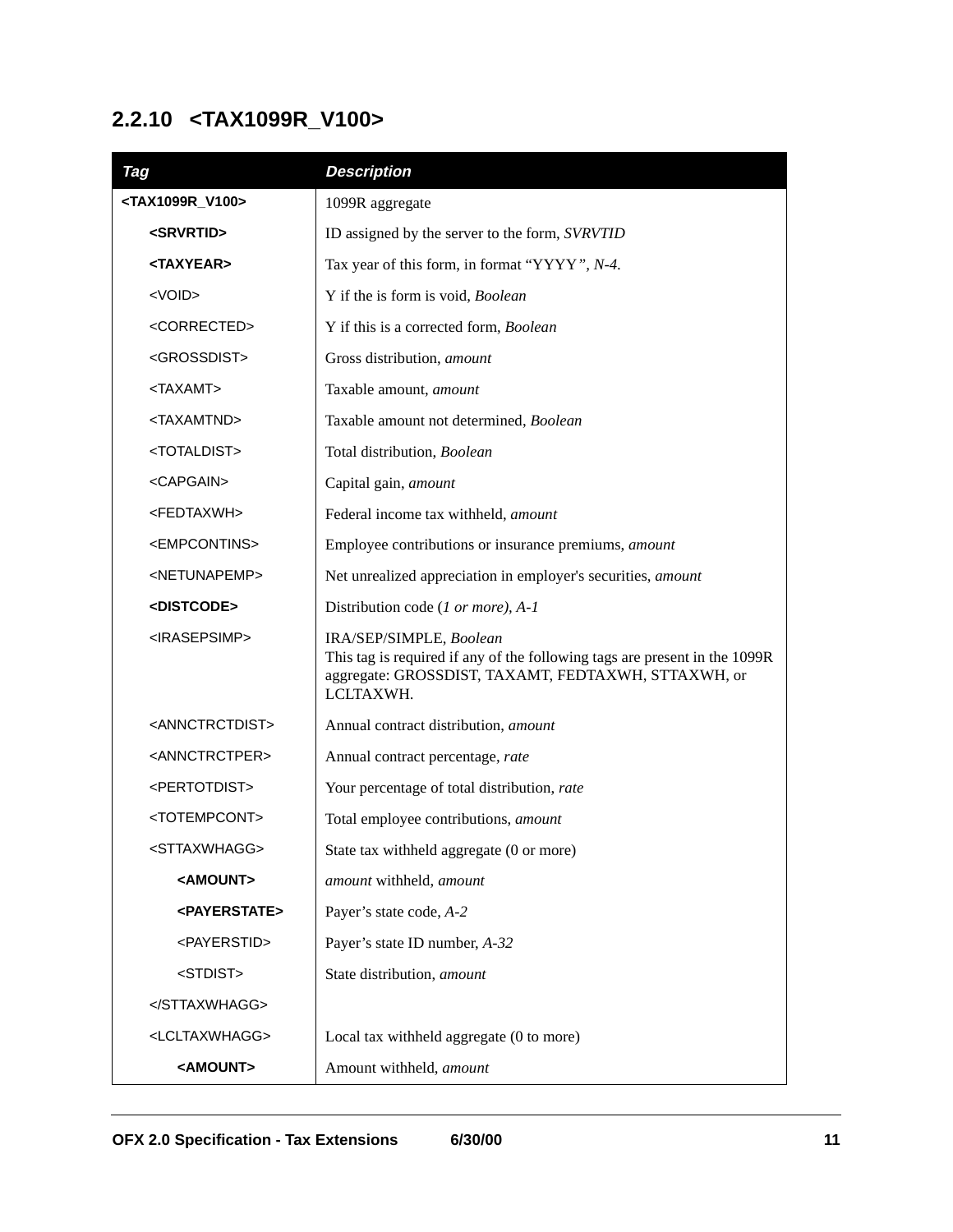<span id="page-13-8"></span><span id="page-13-7"></span><span id="page-13-6"></span><span id="page-13-5"></span>

| Tag                     | <b>Description</b>                            |
|-------------------------|-----------------------------------------------|
| <namelcl></namelcl>     | Name of locality, $A-32$                      |
| <lcldist></lcldist>     | Local distribution, <i>amount</i>             |
|                         |                                               |
| <payeraddr></payeraddr> | Payer address aggregate, defined in 2.2.7     |
| $<$ /PAYERADDR>         |                                               |
| <payerid></payerid>     | Payers Federal identification number, A-32    |
| <recaddr></recaddr>     | Recipient address aggregate, defined in 2.2.8 |
| $<$ /RECADDR>           |                                               |
| <recid></recid>         | Recipient's identification number, A-32       |
| <recacct></recacct>     | Recipient account number, A-32                |
| <th></th>               |                                               |

#### <span id="page-13-12"></span><span id="page-13-11"></span><span id="page-13-10"></span><span id="page-13-0"></span>**2.2.11 <TAX1099B\_V100>**

<span id="page-13-19"></span><span id="page-13-9"></span><span id="page-13-4"></span>The 1099B makes use of a special aggregate <PROCDET\_V100> (defined in section 2.2.11.2). This is used to provide Schedule D details for individual securities sales and does not actually map to any boxes on the IRS 1099B form. Servers that provide this extension to the 1099B form will have signaled that capability with the <EXDT1099B> element returned as "Y" in the <TAX1099MSGSET> aggregate.

<span id="page-13-21"></span><span id="page-13-20"></span><span id="page-13-18"></span><span id="page-13-17"></span><span id="page-13-16"></span><span id="page-13-15"></span><span id="page-13-14"></span><span id="page-13-13"></span><span id="page-13-3"></span><span id="page-13-2"></span><span id="page-13-1"></span>

| Tag                             | <b>Description</b>                                             |
|---------------------------------|----------------------------------------------------------------|
| <tax1099b_v100></tax1099b_v100> | 1099B aggregate                                                |
| <srvrtid></srvrtid>             | Id assigned tby the server to the form, <i>SVRVTID</i>         |
| <taxyear></taxyear>             | Tax year of this form, in format "YYYY", N-4.                  |
| $<$ VOID $>$                    | Y if the is form is void, <i>Boolean</i>                       |
| <corrected></corrected>         | Y if this is a corrected form, <i>Boolean</i>                  |
| <dtsale></dtsale>               | Date of sale, <i>date</i>                                      |
| <cusipnum></cusipnum>           | Committee on Uniform Security Identity Procedures number, A-22 |
| <stkbnd></stkbnd>               | Stocks, bonds, etc. aggregate                                  |
| <stkbndamt></stkbndamt>         | Amount of stocks, bonds, etc., amount                          |
| <sbgros></sbgros>               | Gross proceeds, Boolean                                        |
| <sbgrosless></sbgrosless>       | Gross proceeds less commissions and option premiums, Boolean   |
|                                 |                                                                |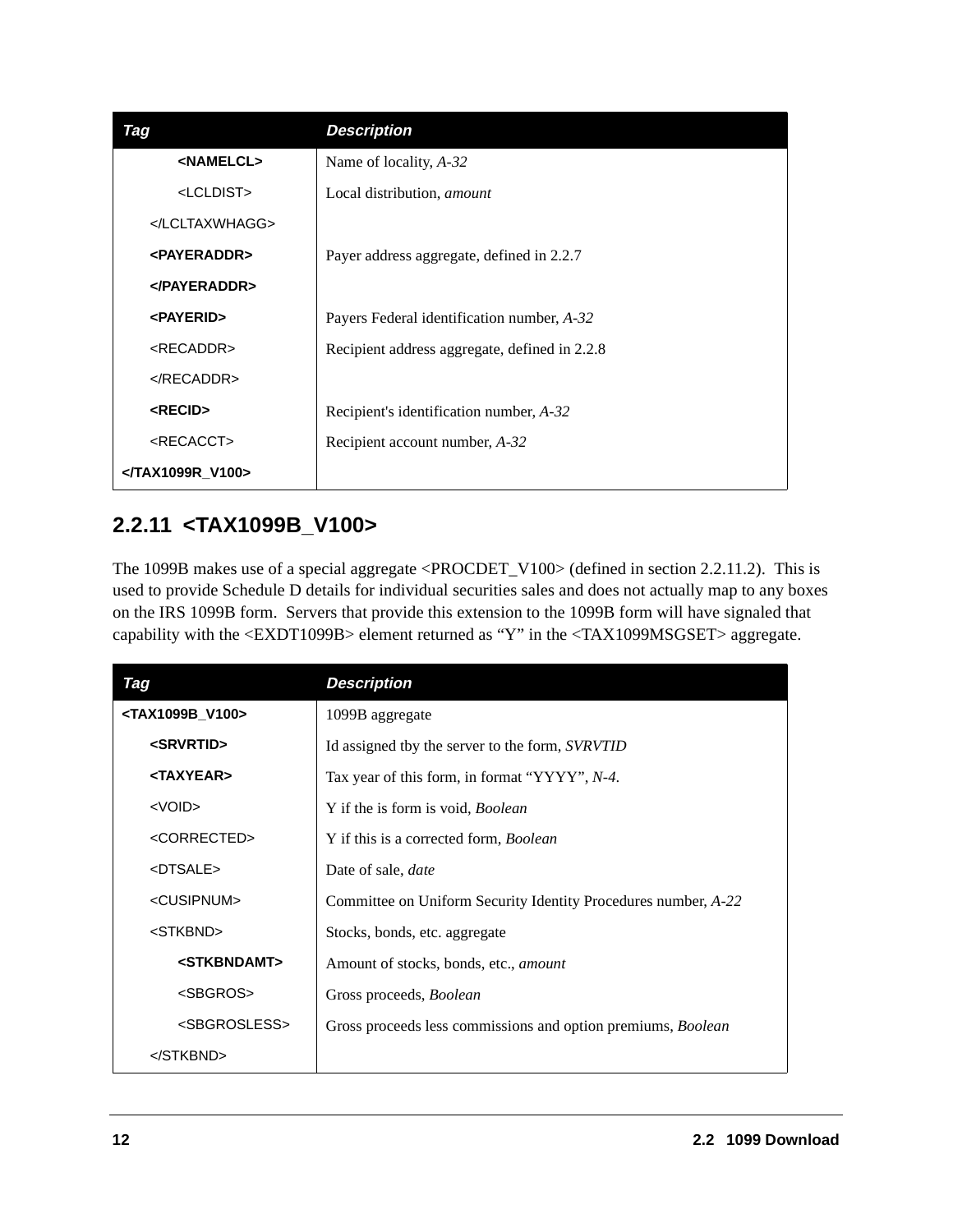<span id="page-14-13"></span><span id="page-14-12"></span><span id="page-14-11"></span><span id="page-14-10"></span><span id="page-14-9"></span><span id="page-14-8"></span><span id="page-14-7"></span><span id="page-14-6"></span><span id="page-14-5"></span><span id="page-14-4"></span><span id="page-14-3"></span><span id="page-14-2"></span><span id="page-14-1"></span><span id="page-14-0"></span>

| Tag                                 | <b>Description</b>                                                                |
|-------------------------------------|-----------------------------------------------------------------------------------|
| <bartering></bartering>             | Bartering, amount                                                                 |
| <fedtaxwh></fedtaxwh>               | Federal income tax withheld, amount                                               |
| $<$ DSCR $>$                        | Description, A-64                                                                 |
| <profit></profit>                   | Profit or loss realized, amount                                                   |
| <unrelprofitprev></unrelprofitprev> | Unrealized profit or loss on open contracts in previous tax year, amount          |
| <unrelprofit></unrelprofit>         | Unrealized profit or loss on open contracts in this tax year, amount              |
| <aggprofit></aggprofit>             | Aggregate profit or loss, amount                                                  |
| <extdbinfo_v100></extdbinfo_v100>   | Opening tag for the 1099B extended information aggregate, see section<br>2.2.11.1 |
|                                     |                                                                                   |
| <payeraddr></payeraddr>             | Payer address aggregate, defined in 2.2.7                                         |
|                                     |                                                                                   |
| <payerid></payerid>                 | Payers Federal identification number, A-32                                        |
| <recaddr></recaddr>                 | Recipient address aggregate, defined in 2.2.8                                     |
| $<$ /RECADDR>                       |                                                                                   |
| <recid></recid>                     | Recipient's identification number, A-32                                           |
| <recacct></recacct>                 | Recipient account number, A-32                                                    |
| <tinnot></tinnot>                   | Second TIN notification, Boolean                                                  |
|                                     |                                                                                   |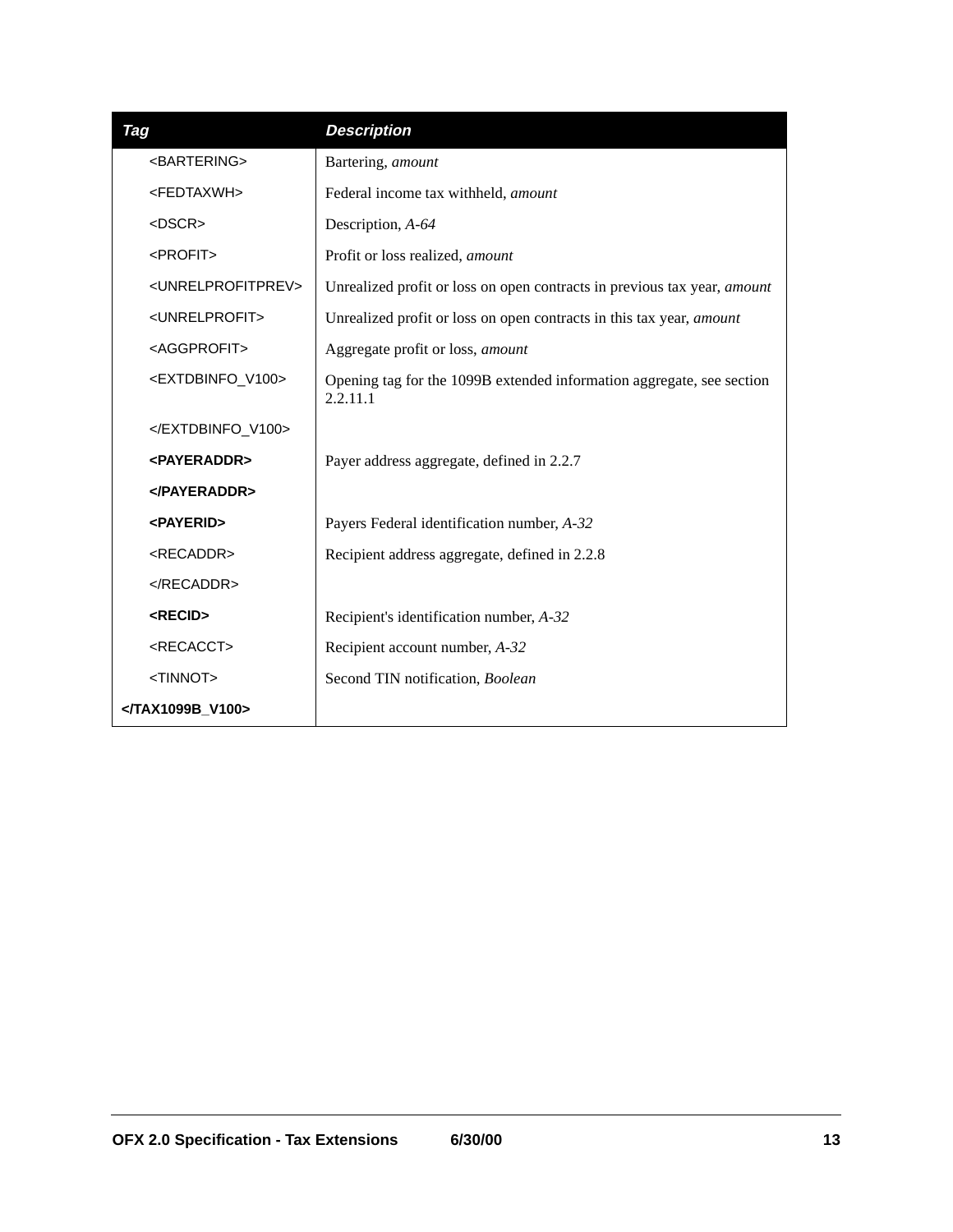#### **2.2.11.1 <EXTDBINFO\_V100>**

<span id="page-15-14"></span><span id="page-15-9"></span><span id="page-15-8"></span><span id="page-15-4"></span>

| Tag                             | <b>Description</b>                                                                    |
|---------------------------------|---------------------------------------------------------------------------------------|
| <extdbinfo v100=""></extdbinfo> | Extended 1099B information typically found in 1099B broker summary<br>reports.        |
| <procdet v100=""></procdet>     | Opening tag for proceeds detail data (0 or more) aggregate,<br>see section $7.2.11.2$ |
|                                 | End tag for each proceeds detail data aggregate                                       |
| <teinterest></teinterest>       | Tax-exempt interest, amount                                                           |
| <pabinterest></pabinterest>     | Private activity bond interest included in total tax-exempt interest,<br>amount       |
| <teintdividend></teintdividend> | Tax-exempt interest dividend, <i>amount</i>                                           |
| <pabdividend></pabdividend>     | Private activity bond included in total tax-exempt interest dividends,<br>amount      |
|                                 |                                                                                       |

### <span id="page-15-13"></span><span id="page-15-7"></span>**2.2.11.2 <PROCDET\_V100>**

<span id="page-15-15"></span><span id="page-15-12"></span><span id="page-15-11"></span><span id="page-15-10"></span><span id="page-15-6"></span><span id="page-15-5"></span><span id="page-15-3"></span><span id="page-15-2"></span><span id="page-15-1"></span><span id="page-15-0"></span>

| Tag                         | <b>Description</b>                                                                                                                           |
|-----------------------------|----------------------------------------------------------------------------------------------------------------------------------------------|
| <procdet v100=""></procdet> | 1099B proceeds description aggregate                                                                                                         |
| <dtaqd></dtaqd>             | Date acquired. This may not always be known by an FI if the security<br>was transferred from another FI, date                                |
| $-$ or $-$                  | Either <dtaqd> or <dtvar>, not both.</dtvar></dtaqd>                                                                                         |
| $<$ DTVAR $>$               | Various acquire dates. The security was acquired over a period of time<br>rather than on a single date, Boolean                              |
| <dtsale></dtsale>           | Date of sale, <i>date</i>                                                                                                                    |
| <secname></secname>         | Security name, A-32                                                                                                                          |
| <numshrs></numshrs>         | Number of shares, <i>quantity</i>                                                                                                            |
| <costbasis></costbasis>     | Cost basis. This may not always be known by an FI if the security was<br>transferred from another FI, amount                                 |
| <salespr></salespr>         | Sales price. This is the total price of the sale and not the price per share,<br>amount                                                      |
| <longshort></longshort>     | Long-short. Indicates the holding period of the sale when the acquisition<br>date should not be used for the term calculation, LONG or SHORT |
| <washsale></washsale>       | Wash sale. Indicates the sale is subject to wash sale rules, Boolean                                                                         |
|                             |                                                                                                                                              |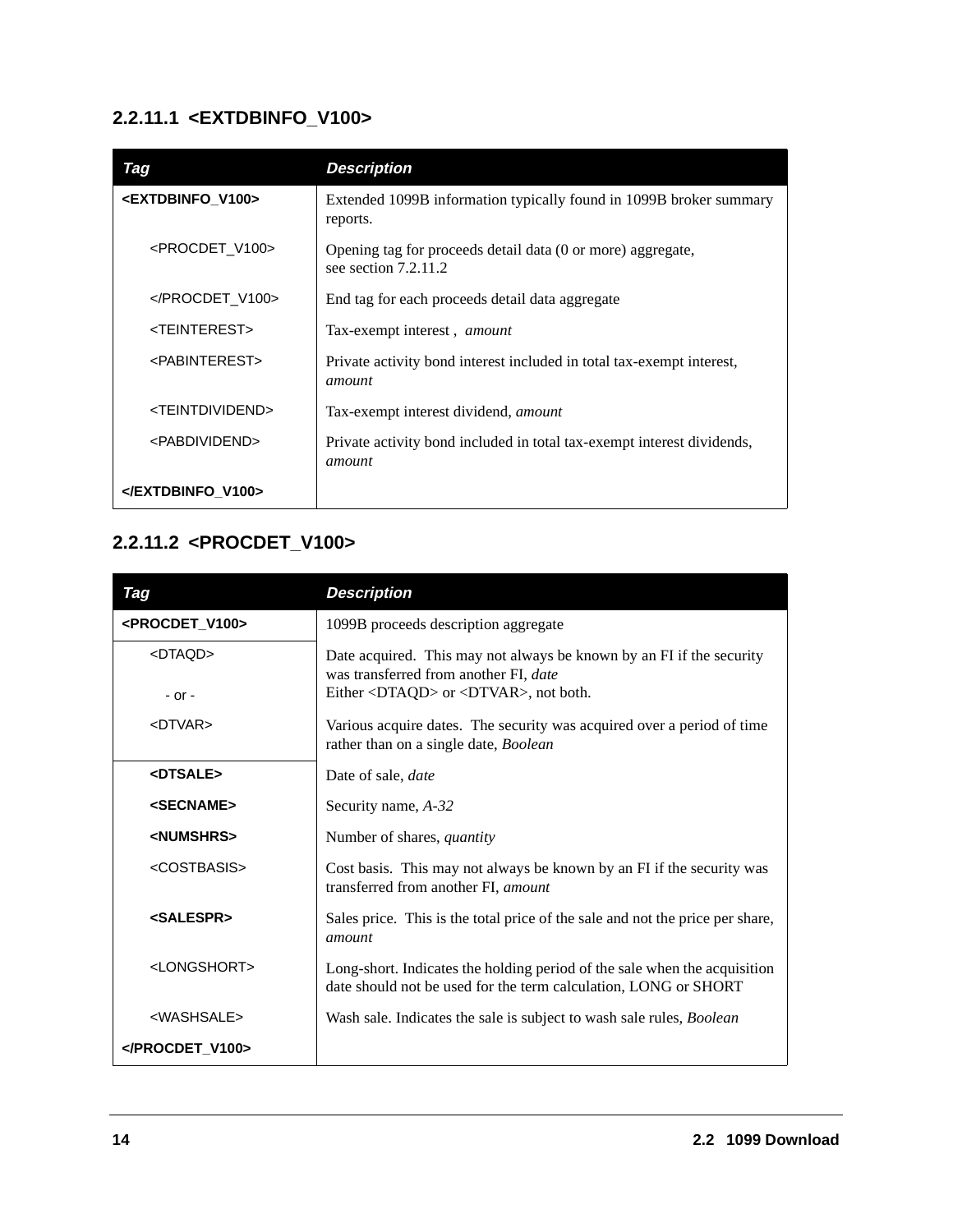### <span id="page-16-0"></span>**2.2.12 <TAX1099INT\_V100>**

This form contains fields for reporting the standard taxable interest. To report tax-free interest, see section 2.2.11.1.

<span id="page-16-17"></span><span id="page-16-16"></span><span id="page-16-15"></span><span id="page-16-14"></span><span id="page-16-13"></span><span id="page-16-12"></span><span id="page-16-11"></span><span id="page-16-10"></span><span id="page-16-9"></span><span id="page-16-8"></span><span id="page-16-7"></span><span id="page-16-6"></span><span id="page-16-5"></span><span id="page-16-4"></span><span id="page-16-3"></span><span id="page-16-2"></span><span id="page-16-1"></span>

| Tag                                 | <b>Description</b>                                              |
|-------------------------------------|-----------------------------------------------------------------|
| <tax1099int_v100></tax1099int_v100> | 1099INT aggregate                                               |
| <srvrtid></srvrtid>                 | ID assigned by the server to the form, SVRVTID                  |
| <taxyear></taxyear>                 | Tax year of this form, in format "YYYY", N-4.                   |
| <void></void>                       | Y if the is form is void, Boolean                               |
| <corrected></corrected>             | Y if this is a corrected form, Boolean                          |
| <payerrtn></payerrtn>               | Payer's RTN, A-32                                               |
| <intincome></intincome>             | Interest income, amount                                         |
| <erlwithpen></erlwithpen>           | Early withdrawal penalty, amount                                |
| <intusbndtrs></intusbndtrs>         | Interest on U.S. Savings Bonds and Treasury obligations, amount |
| <fedtaxwh></fedtaxwh>               | Federal income tax withheld, amount                             |
| <investexp></investexp>             | Investment expenses, amount                                     |
| <fortaxpd></fortaxpd>               | Foreign tax paid, amount                                        |
| <forcnt></forcnt>                   | Foreign country or U.S. possession, A-32                        |
| <b><payeraddr></payeraddr></b>      | Payer address aggregate, defined in 2.2.7                       |
| <b></b>                             |                                                                 |
| <payerid></payerid>                 | Payers Federal identification number, A-32                      |
| <recaddr></recaddr>                 | Recipient address aggregate, defined in 2.2.8                   |
|                                     |                                                                 |
| <recid></recid>                     | Recipient's identification number, A-32                         |
| <recacct></recacct>                 | Recipient account number, A-32                                  |
| <tinnot></tinnot>                   | Second TIN notification, Boolean                                |
|                                     |                                                                 |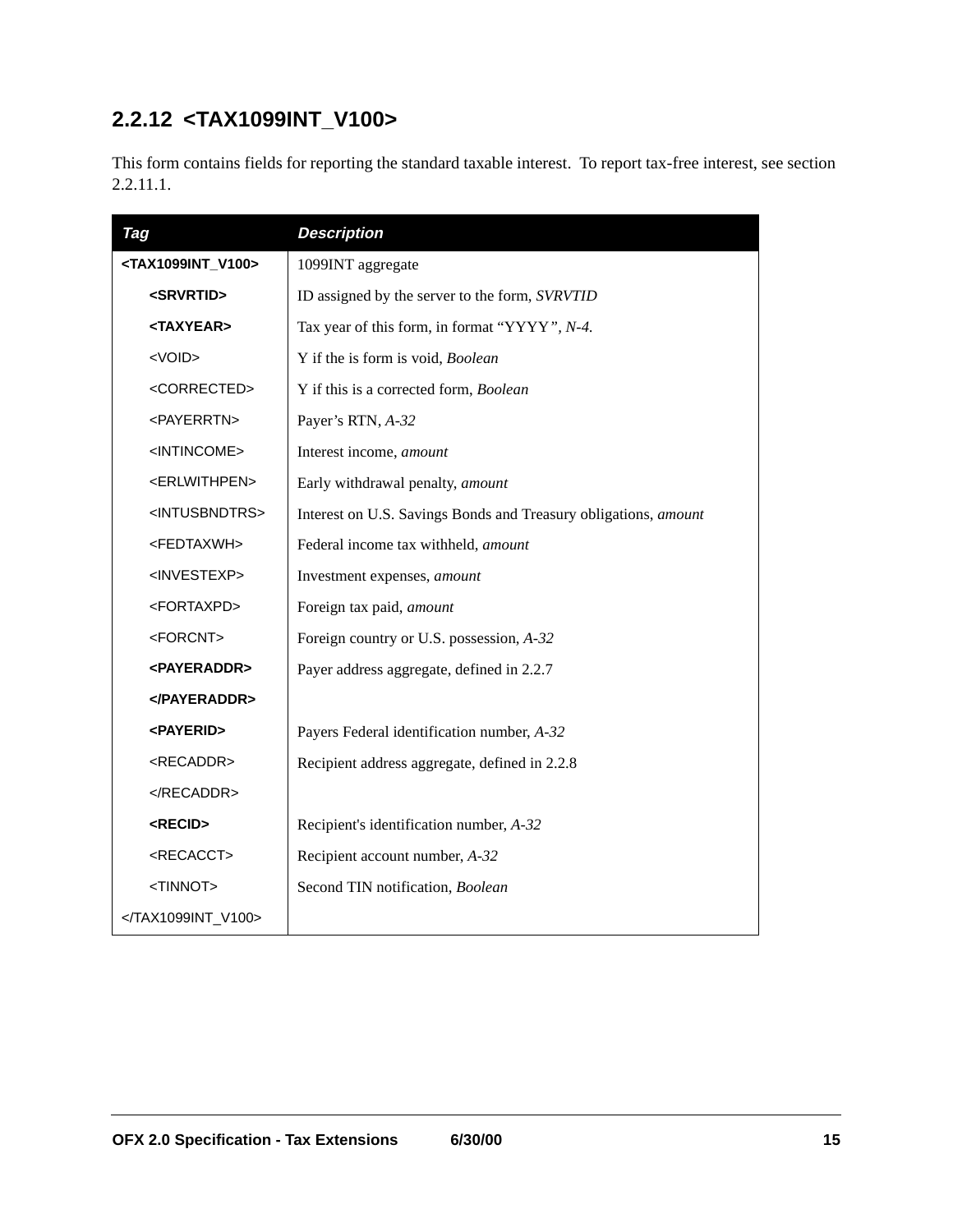# <span id="page-17-0"></span>**2.2.13 <TAX1099DIV\_V100>**

This form contains fields for reporting the standard taxable dividends. To report tax free dividends, see section 2.2.11.1.

<span id="page-17-23"></span><span id="page-17-22"></span><span id="page-17-21"></span><span id="page-17-20"></span><span id="page-17-19"></span><span id="page-17-18"></span><span id="page-17-17"></span><span id="page-17-16"></span><span id="page-17-15"></span><span id="page-17-14"></span><span id="page-17-13"></span><span id="page-17-12"></span><span id="page-17-11"></span><span id="page-17-10"></span><span id="page-17-9"></span><span id="page-17-8"></span><span id="page-17-7"></span><span id="page-17-6"></span><span id="page-17-5"></span><span id="page-17-4"></span><span id="page-17-3"></span><span id="page-17-2"></span><span id="page-17-1"></span>

| Tag                                 | <b>Description</b>                             |
|-------------------------------------|------------------------------------------------|
| <tax1099div_v100></tax1099div_v100> | 1099DIV aggregate                              |
| <srvrtid></srvrtid>                 | ID assigned by the server to the form, SVRVTID |
| <taxyear></taxyear>                 | Tax year of this form, in format "YYYY", N-4.  |
| <void></void>                       | Y if the is form is void, Boolean              |
| <corrected></corrected>             | Y if this is a corrected form, Boolean         |
| <orddiv></orddiv>                   | Ordinary dividends, amount                     |
| <totcapgain></totcapgain>           | Total capital gain distribution, amount        |
| <p28gain></p28gain>                 | 28% rate gain, amount                          |
| <unrecsec1250></unrecsec1250>       | Un-recap. Section 1250 gain, amount            |
| <sec1202></sec1202>                 | Section 1202 gain, amount                      |
| <nontaxdist></nontaxdist>           | Nontaxable distributions, amount               |
| <fedtaxwh></fedtaxwh>               | Federal income tax withheld, amount            |
| <investexp></investexp>             | Investment expenses, amount                    |
| <fortaxpd></fortaxpd>               | Foreign tax paid, amount                       |
| <forcnt></forcnt>                   | Foreign country or U.S. possession, A-32       |
| <cashliq></cashliq>                 | Cash liquidation distribution, amount          |
| <noncashliq></noncashliq>           | Non-cash liquidation distribution, amount      |
| <b><payeraddr></payeraddr></b>      | Payer address aggregate, defined in 2.2.7      |
| <b></b>                             |                                                |
| <payerid></payerid>                 | Payers Federal identification number, A-32     |
| <recaddr></recaddr>                 | Recipient address aggregate, defined in 2.2.8  |
|                                     |                                                |
| <recid></recid>                     | Recipient's identification number, A-32        |
| <recacct></recacct>                 | Recipient account number, A-32                 |
| <tinnot></tinnot>                   | Second TIN notification, Boolean               |
|                                     |                                                |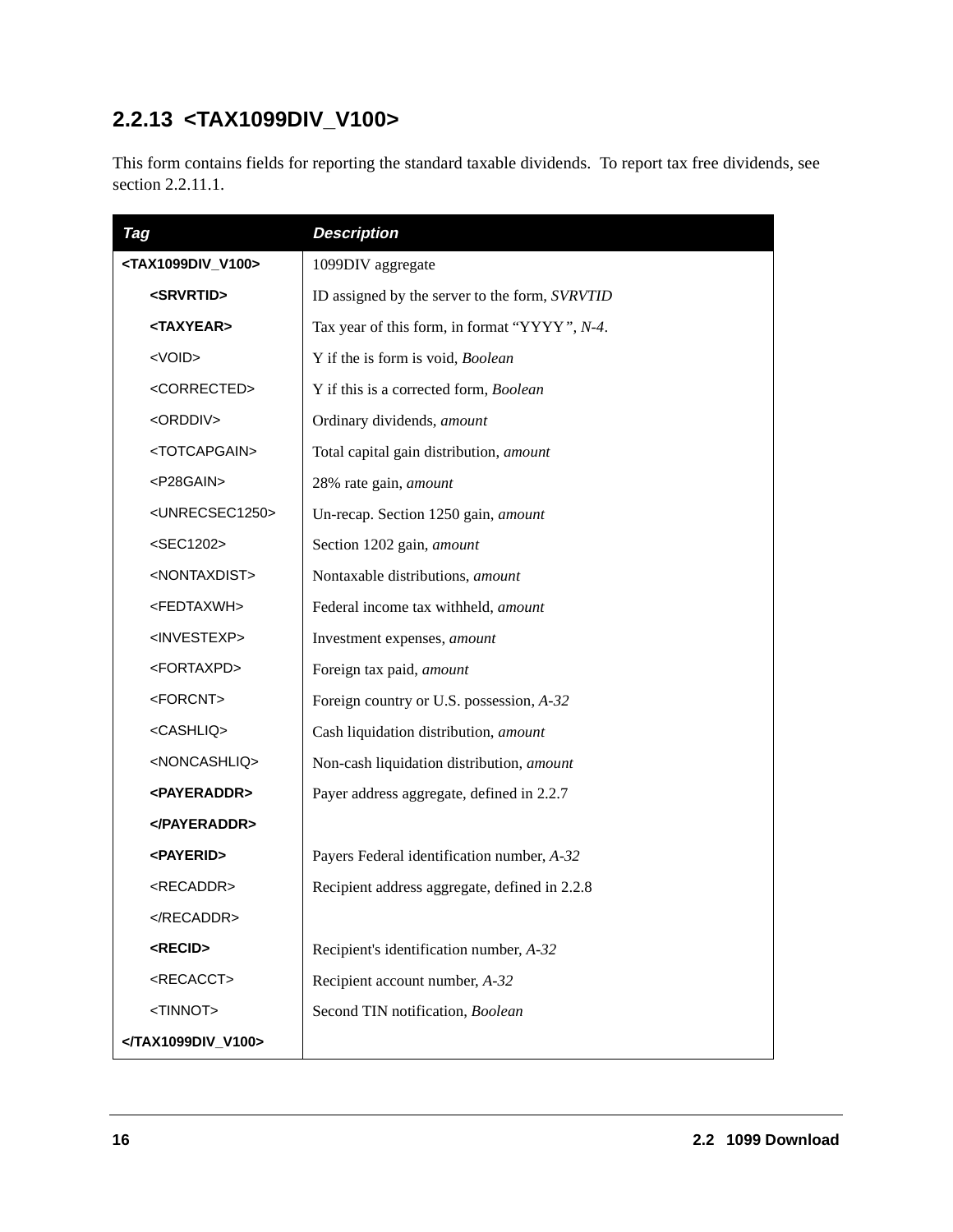### <span id="page-18-0"></span>**2.2.14 <TAX1099OID\_V100>**

<span id="page-18-17"></span><span id="page-18-16"></span><span id="page-18-15"></span><span id="page-18-14"></span><span id="page-18-13"></span><span id="page-18-12"></span><span id="page-18-11"></span><span id="page-18-10"></span><span id="page-18-9"></span><span id="page-18-8"></span><span id="page-18-7"></span><span id="page-18-6"></span><span id="page-18-5"></span><span id="page-18-4"></span><span id="page-18-3"></span><span id="page-18-2"></span><span id="page-18-1"></span>

| Tag                                 | <b>Description</b>                                           |
|-------------------------------------|--------------------------------------------------------------|
| <tax1099oid_v100></tax1099oid_v100> | 1099OID aggregate                                            |
| <srvrtid></srvrtid>                 | ID assigned by the server to the form, SVRVTID               |
| <taxyear></taxyear>                 | Tax year of this form, in format "YYYY", N-4.                |
| <void></void>                       | Y if the is form is void, Boolean                            |
| <corrected></corrected>             | Y if this is a corrected form, Boolean                       |
| <origisdisc></origisdisc>           | Original issue discount, amount                              |
| <otherperint></otherperint>         | Other periodic interest, amount                              |
| <erlwithpen></erlwithpen>           | Early withdrawal penalty, amount                             |
| <fedtaxwh></fedtaxwh>               | Federal income tax withheld, amount                          |
| <description></description>         | Description, A-1024                                          |
| <oidonustres></oidonustres>         | Original issue discount on U.S. Treasury obligations, amount |
| <investexp></investexp>             | Investment expenses, amount                                  |
| <payeraddr></payeraddr>             | Payer address aggregate, defined in 2.2.7                    |
|                                     |                                                              |
| <payerid></payerid>                 | Payers Federal identification number, A-32                   |
| <recaddr></recaddr>                 | Recipient address aggregate, defined in 2.2.8                |
|                                     |                                                              |
| <recid></recid>                     | Recipient's identification number, A-32                      |
| <recacct></recacct>                 | Recipient account number, A-32                               |
| <tinnot></tinnot>                   | Second TIN notification, Boolean                             |
|                                     |                                                              |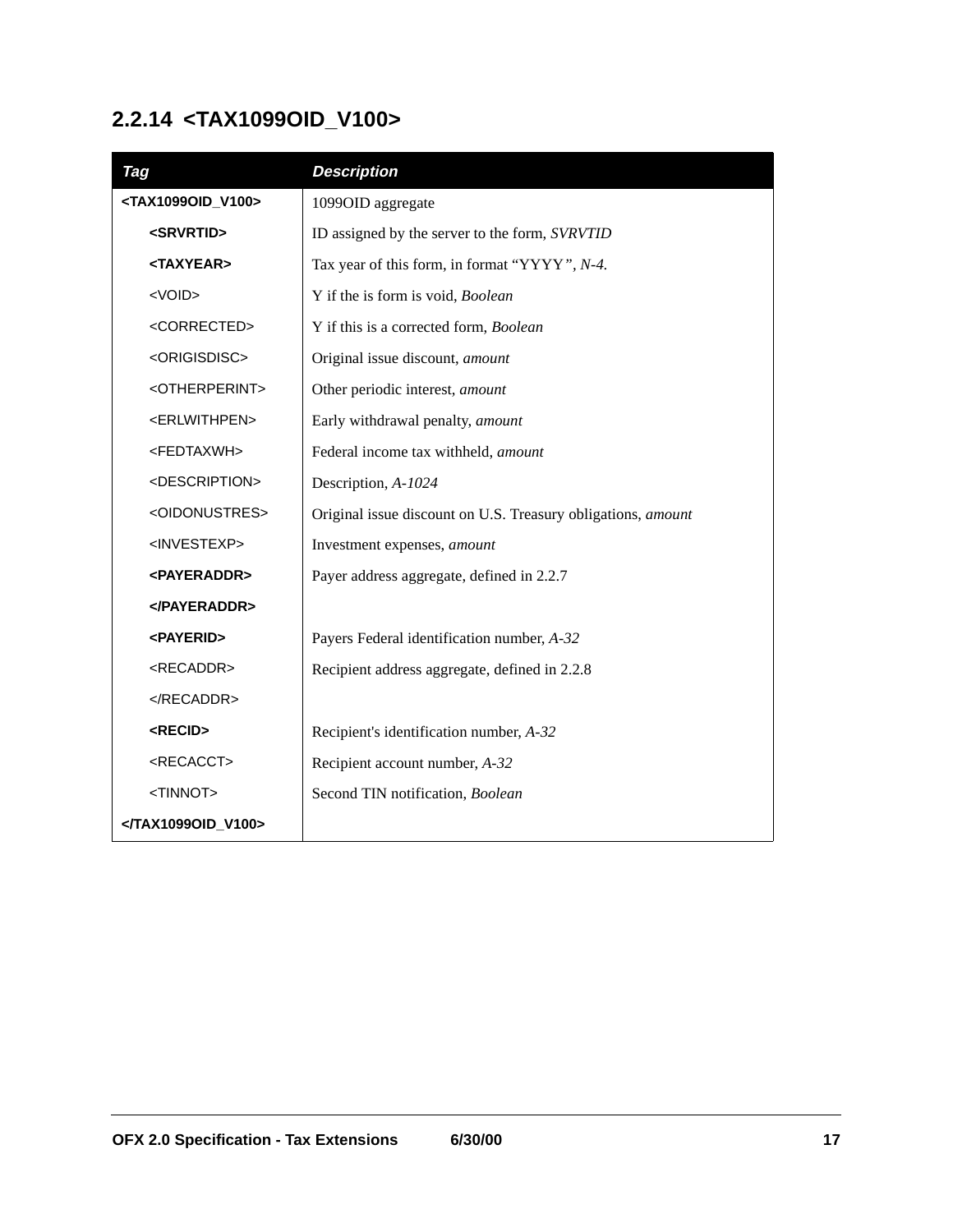#### <span id="page-19-0"></span>**2.2.15 Status Codes**

| Code     | <b>Meaning</b>                                   |
|----------|--------------------------------------------------|
| $\theta$ | Success (INFO)                                   |
| 2000     | General error (ERROR)                            |
| 2001     | Invalid account (ERROR)                          |
| 2002     | General account error (ERROR)                    |
| 2003     | Account not found (ERROR)                        |
| 2004     | Account closed (ERROR)                           |
| 2005     | Account not authorized (ERROR)                   |
| 14500    | 1099 forms not yet available for tax year (INFO) |
| 14501    | 1099 forms not available for user ID (ERROR)     |
| 15000    | Must change user password (INFO)                 |
| 15500    | Unsuccessful $\langle$ SONRQ $\rangle$ (ERROR)   |
| 15501    | Customer account already in use (ERROR)          |
| 15502    | User password lockout (ERROR)                    |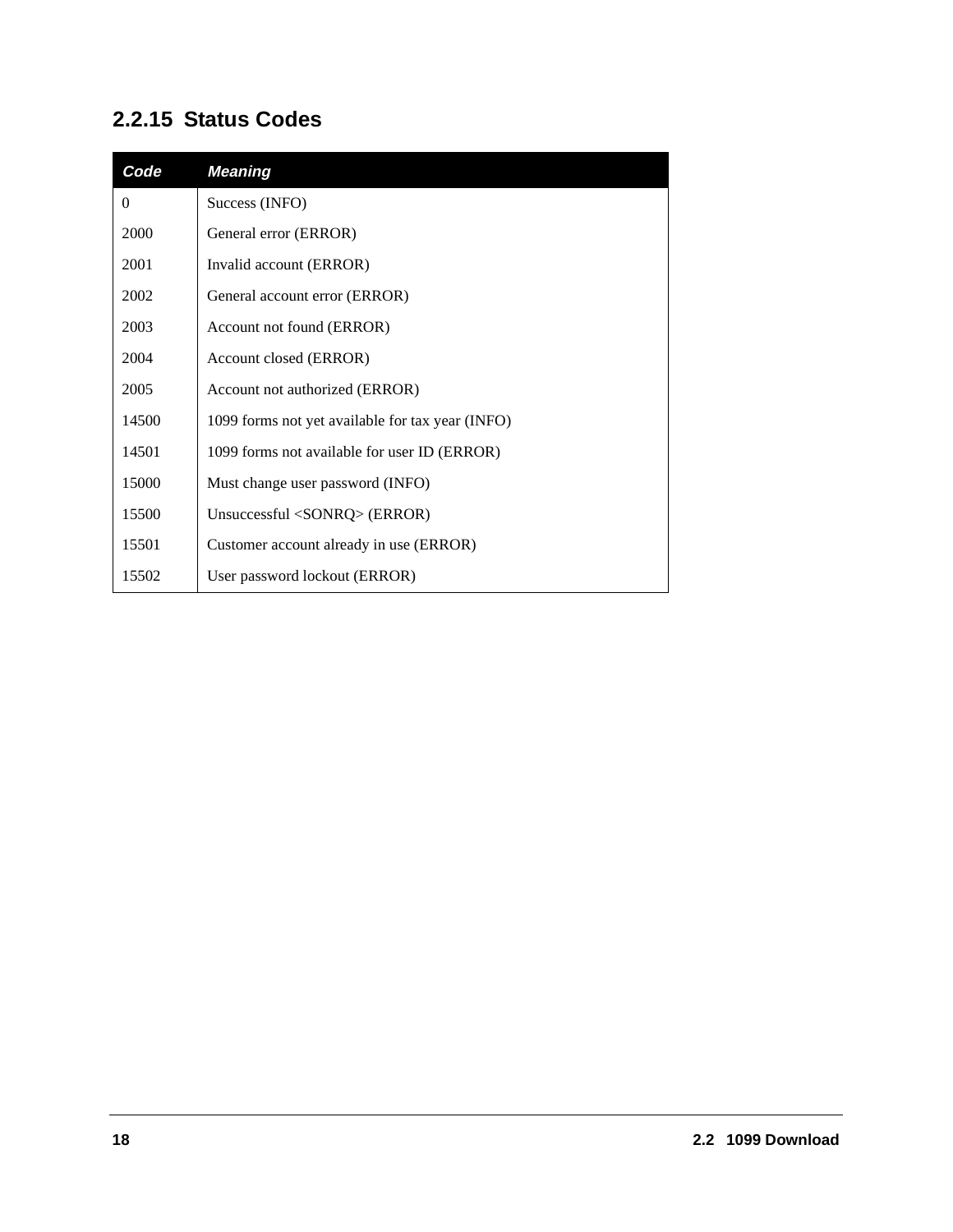#### <span id="page-20-0"></span>**2.3 Examples**

#### <span id="page-20-1"></span>**2.3.1 Request**

```
<?xml version="1.0" encoding="US-ASCII"?>
<?OFX OFXHeader="200" Version="200" Security="NONE"
  OldFileUID="NONE" NewFileUID="NONE"?>
<!DOCTYPE OFX PUBLIC "-//OFX//DTD OFX2.0.0//EN"
  "http://www.ofx.net/XML/dtd/OFXTAX/2000/ofxtax2000.dtd">
  <!--The above URL is an example only and is TBD. -->
<OFX><SIGNONMSGSRQV1>
    <SONRQ>
      <DTCLIENT>20000130132510</DTCLIENT>
      <USERID>123-45-6789</USERID>
      <USERPASS>money</USERPASS>
      <LANGUAGE>ENG</LANGUAGE>
      <APPID>TTAX</APPID>
      <APPVER>2000</APPVER>
    </SONRQ>
  </SIGNONMSGSRQV1>
  <TAX1099MSGSRQV1>
    <TAX1099TRNRQ>
      <TRNUID>12345</TRNUID>
      <TAX1099RQ>
         <RECID>123-45-6789</RECID>
         <TAXYEAR>2000</TAXYEAR>
      </TAX1099RQ>
    </TAX1099TRNRQ>
  </TAX1099MSGSRQV1>
</OFX>
```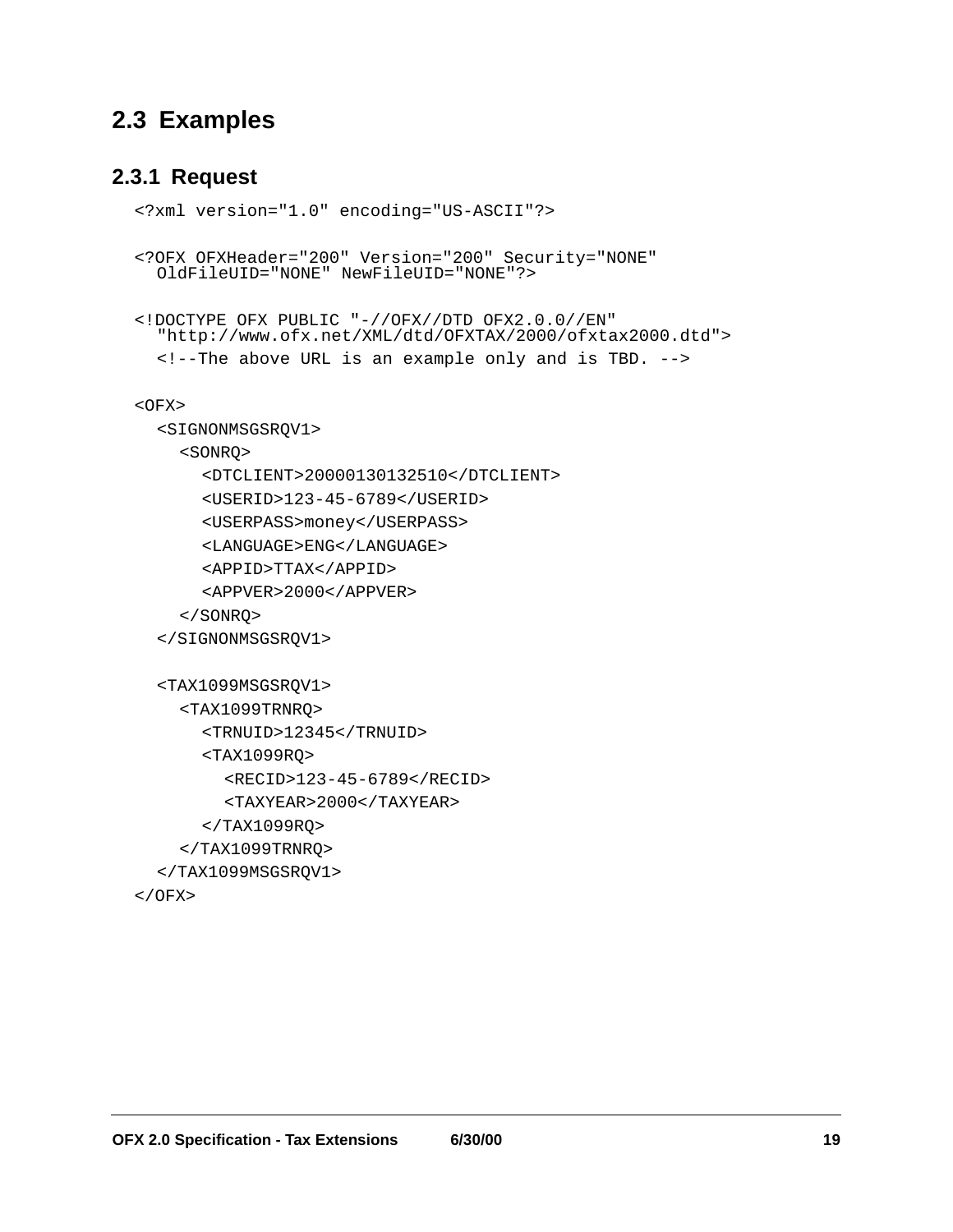#### <span id="page-21-0"></span>**2.3.2 Response**

```
<?xml version="1.0" encoding="US-ASCII"?>
<?OFX OFXHeader="200" Version="200" Security="NONE"
  OldFileUID="NONE" NewFileUID="NONE"?>
<!DOCTYPE OFX PUBLIC "-//OFX//DTD OFX2.0.0//EN"
  "http://www.ofx.net/XML/dtd/OFXTAX/2000/ofxtax2000.dtd">
<!--The above URL is an example only and is TBD. -->
<OFX><SIGNONMSGSRSV1>
  <SONRS>
    <STATUS>
      <CODE>0</CODE>
      <SEVERITY>INFO</SEVERITY>
    </STATUS>
    <DTSERVER>20000130132510</DTSERVER>
    <LANGUAGE>ENG</LANGUAGE>
    <DTPROFUP>19961220000000</DTPROFUP>
    <DTACCTUP>19970430132510</DTACCTUP>
  </SONRS>
</SIGNONMSGSRSV1>
<TAX1099MSGSRSV1>
  <TAX1099TRNRS>
    <TRNUID>12345</TRNUID>
    <STATUS>
      <CODE>0</CODE>
      <SEVERITY>INFO</SEVERITY>
    </STATUS>
    <TAX1099RS>
      <RECID>123-45-6789</RECID>
      <TAX1099INT_V100>
         <TAXYEAR>2000</TAXYEAR>
         <INTINCOME>3000.12</INTINCOME>
         <FEDTAXWH>200.56</FEDTAXWH>
         <PAYERADDR>
           <PAYERNAME1>Charles Schwab</PAYERNAME1>
           <ADDR1>123 Schwab Way</ADDR1>
           <CITY>Philadelphia</CITY>
           <STATE>PA</STATE>
```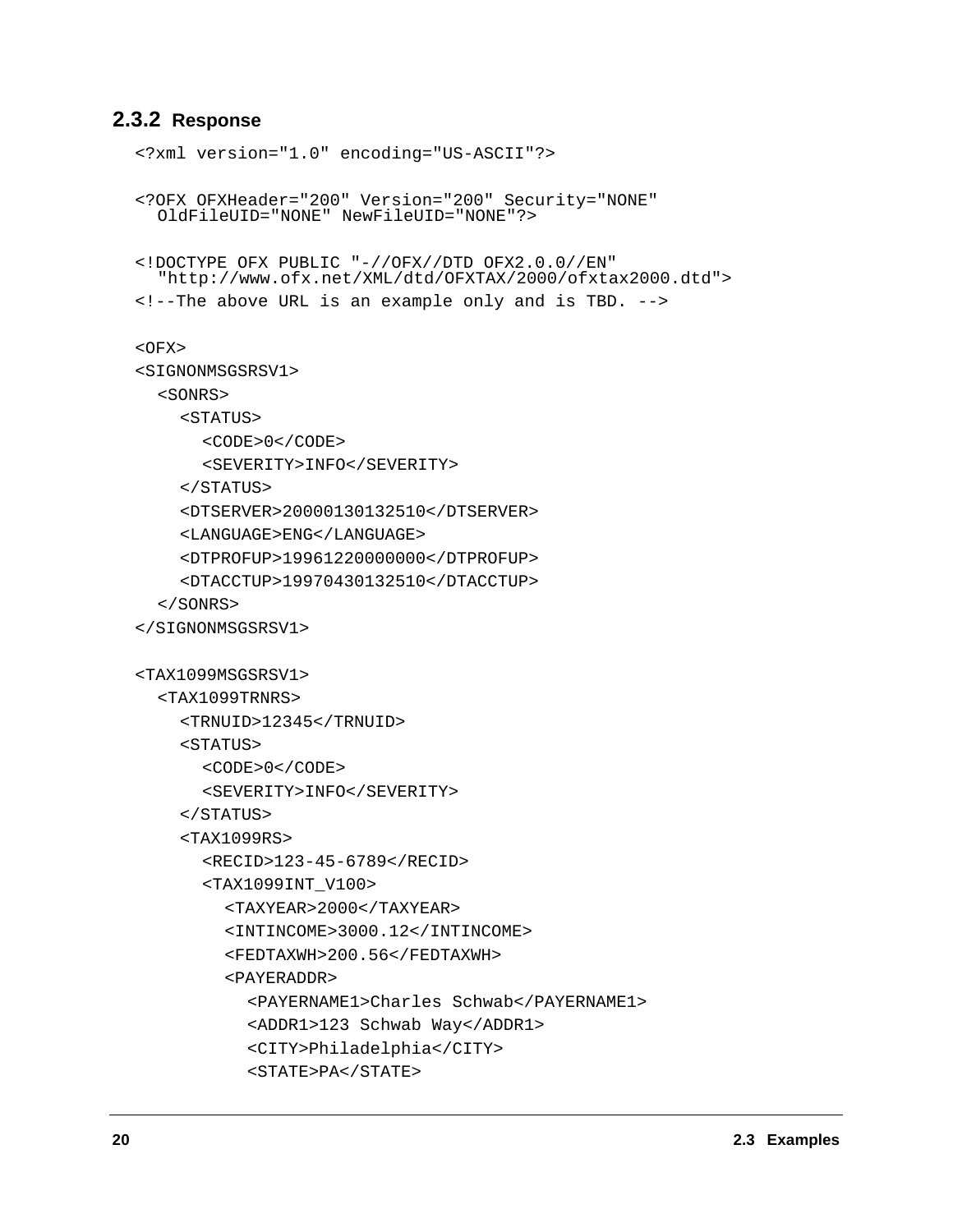```
<POSTALCODE>26433</POSTALCODE>
      </PAYERADDR>
      <PAYERID>2331243</PAYERID>
      <RECADDR>
        <RECNAME1>Mr Investor</RECNAME1>
        <ADDR1>464 Invester Way</ADDR1>
        <CITY>Mountain View</CITY>
        <STATE>CA</STATE>
        <POSTALCODE>96433</POSTALCODE>
      </RECADDR>
      <RECID>123-45-6789</RECID>
      <RECACCT>12345</RECACCT>
      </TAX1099INT_V100>
      <TAX1099DIV_V100>
        <TAXYEAR>2000</TAXYEAR>
        <TOTCAPGAIN>34000</TOTCAPGAIN>
        <P28GAIN>34000</P28GAIN>
        <PAYERADDR>
           <PAYERNAME1>Charles Schwab</PAYERNAME1>
           <ADDR1>123 Schwab Way</ADDR1>
           <CITY>Philadelphia</CITY>
           <STATE>PA</STATE>
           <POSTALCODE>26433</POSTALCODE>
         </PAYERADDR>
        <PAYERID>2331243</PAYERID>
        <RECADDR>
           <RECNAME1>Mr Investor</RECNAME1>
           <ADDR1>464 Invester Way</ADDR1>
           <CITY>Mountain View</CITY>
           <STATE>CA</STATE>
           <POSTALCODE>96433</POSTALCODE>
        </RECADDR>
        <RECID>123-45-6789</RECID>
         <RECACCT>12345</RECACCT>
      </TAX1099DIV_V100>
    </TAX1099RS>
  </TAX1099TRNRS>
</TAX1099MSGSRSV1>
```

```
</OFX>
```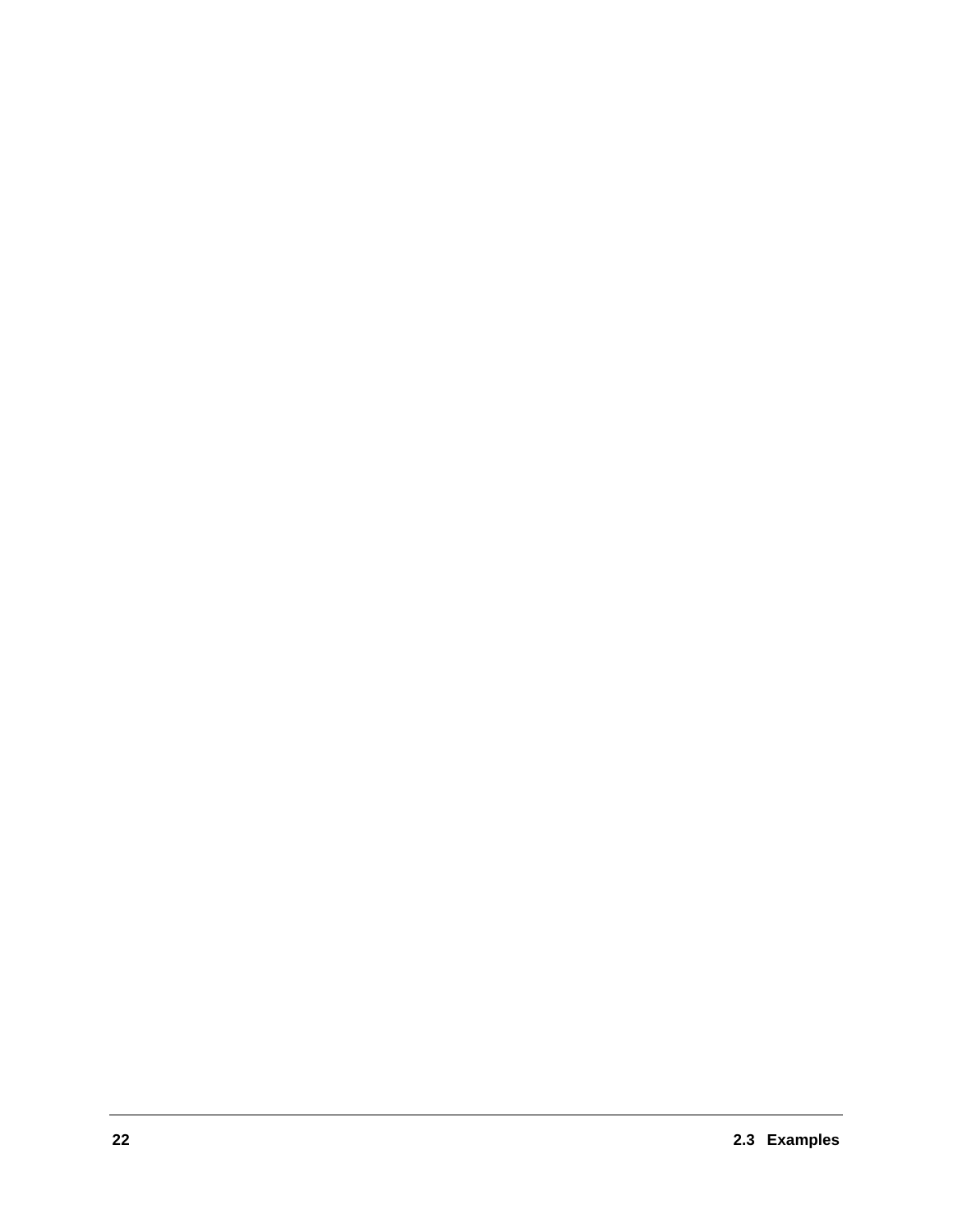# <span id="page-24-0"></span>**CHAPTER 3 W2**

### <span id="page-24-1"></span>**3.1 W2 Message Set Profile Information**

<span id="page-24-5"></span>If W2 tax form download is supported, the following aggregate must be included in the profile <MSGSETLIST> response.

<span id="page-24-8"></span><span id="page-24-7"></span><span id="page-24-6"></span><span id="page-24-4"></span>

| Tag                                   | <b>Description</b>                                                                                                                                                                                  |
|---------------------------------------|-----------------------------------------------------------------------------------------------------------------------------------------------------------------------------------------------------|
| <taxw2msgset></taxw2msgset>           | 1099 message set profile information aggregate                                                                                                                                                      |
| <taxw2msgsetv1></taxw2msgsetv1>       | Opening tag for the message set profile information                                                                                                                                                 |
| <msgsetcore></msgsetcore>             | Common message set information, defined in the OFX specification,<br>Chapter 7, "FI Profile"                                                                                                        |
|                                       |                                                                                                                                                                                                     |
| <taxw2dnld></taxw2dnld>               | Y if server supports W2 tax form download, Boolean                                                                                                                                                  |
| <taxyearsupported></taxyearsupported> | Years supported for W2 download for this server (1 or more). If more<br>than one year is supported, a <taxyearsupported> element is<br/>sent for each year, in format "YYYY", N4</taxyearsupported> |
| <th></th>                             |                                                                                                                                                                                                     |
|                                       |                                                                                                                                                                                                     |

### <span id="page-24-11"></span><span id="page-24-2"></span>**3.2 W2 Download**

A client will request to download a W2 form from a payroll service provider using the SSN of the employee.

#### <span id="page-24-3"></span>**3.2.1 W2 Message Set Request <TAXW2MSGSRQV1>**

<span id="page-24-10"></span><span id="page-24-9"></span>

| Tag                             | <b>Description</b>                                              |
|---------------------------------|-----------------------------------------------------------------|
| <taxw2msgsrqv1></taxw2msgsrqv1> | W <sub>2</sub> message set request                              |
| <taxw2trnrq></taxw2trnrq>       | W2 request transaction aggregate (1 or more), defined in 3.2.3. |
|                                 |                                                                 |
|                                 |                                                                 |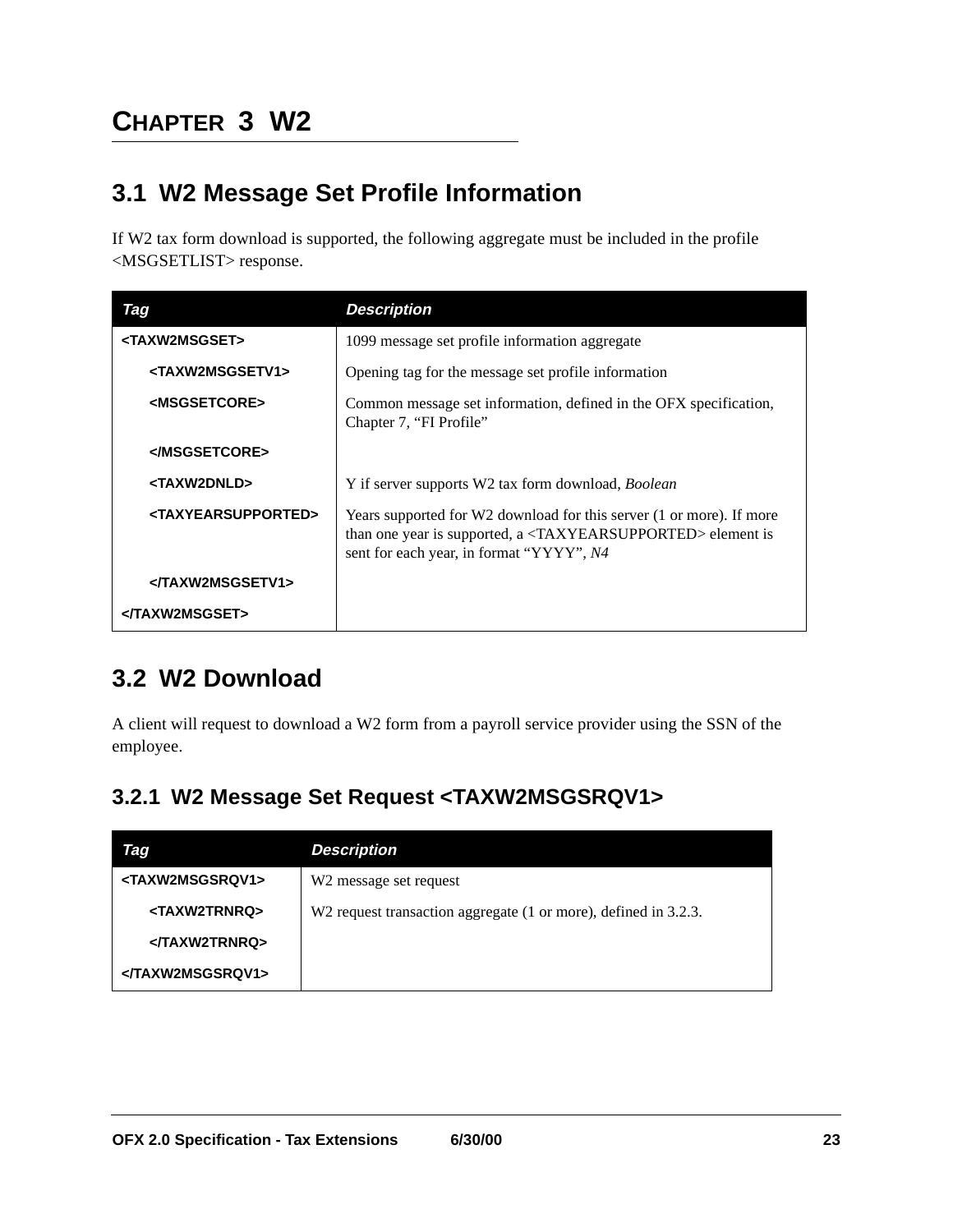### <span id="page-25-0"></span>**3.2.2 W2 Message Set Response <TAXW2MSGSRSV1>**

<span id="page-25-6"></span><span id="page-25-4"></span>

| Tag                             | <b>Description</b>                                              |
|---------------------------------|-----------------------------------------------------------------|
| <taxw2msgsrsv1></taxw2msgsrsv1> | W <sub>2</sub> message set response                             |
| <taxw2trnrs></taxw2trnrs>       | W2 response transaction aggregate (1 or more), defined in 3.2.4 |
| <th></th>                       |                                                                 |
|                                 |                                                                 |

# <span id="page-25-1"></span>**3.2.3 W2 Transaction Request <TAXW2TRNRQ>**

<span id="page-25-7"></span><span id="page-25-5"></span><span id="page-25-3"></span><span id="page-25-2"></span>

| Tag                       | <b>Description</b>                                                                                           |
|---------------------------|--------------------------------------------------------------------------------------------------------------|
| <taxw2trnrq></taxw2trnrq> | W <sub>2</sub> transaction request                                                                           |
| <trnuid></trnuid>         | Client assigned transaction id, <i>trnuid</i> (A-36)                                                         |
| <cltcookie></cltcookie>   | Not used in W2 messages, but part of the overall OFX specification,<br>included here for reference, A-32.    |
| $<$ TAN $>$               | Not used in W2 messages, but part of the overall OFX specification,<br>included here for completeness, A-80. |
| <taxw2rq></taxw2rq>       | W <sub>2</sub> request aggregate, defined in 3.2.5                                                           |
| <th></th>                 |                                                                                                              |
|                           |                                                                                                              |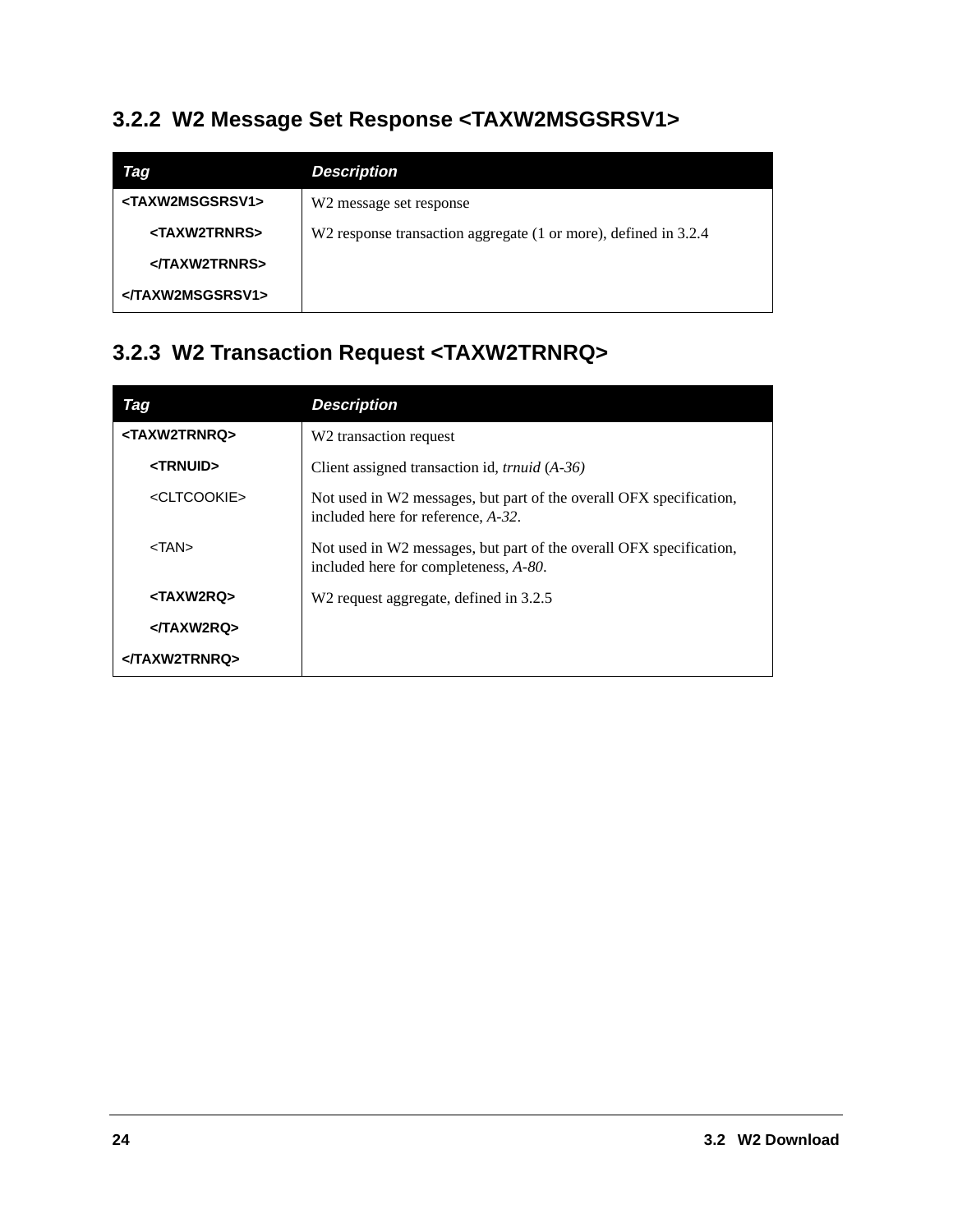#### <span id="page-26-0"></span>**3.2.4 W2 Transaction Response <TAXW2TRNRS>**

<span id="page-26-13"></span><span id="page-26-10"></span><span id="page-26-7"></span><span id="page-26-5"></span><span id="page-26-4"></span><span id="page-26-3"></span>

| Tag                       | <b>Description</b>                                                                                        |
|---------------------------|-----------------------------------------------------------------------------------------------------------|
| <taxw2trnrs></taxw2trnrs> | W <sub>2</sub> transaction response                                                                       |
| <trnuid></trnuid>         | Echoed transaction ID, <i>trnuid</i> (A-36)                                                               |
| <status></status>         | Status aggregate, for details see OFX spec, section 3.1.4                                                 |
| <code></code>             | Error code, $N-6$ .                                                                                       |
| <severity></severity>     | Severity of the error: INFO, WARN, or ERROR.                                                              |
| <message></message>       | A textual explanation from the FI, A-255.                                                                 |
|                           |                                                                                                           |
| <cltcookie></cltcookie>   | Not used in W2 messages, but part of the overall OFX specification,<br>included here for reference, A-32. |
| <taxw2rs></taxw2rs>       | W <sub>2</sub> response aggregate, defined in 3.2.6                                                       |
| $<$ /TAXW2RS $>$          |                                                                                                           |
| <th></th>                 |                                                                                                           |

#### <span id="page-26-9"></span><span id="page-26-2"></span><span id="page-26-1"></span>**3.2.5 W2 Request <TAXW2RQ>**

<span id="page-26-11"></span>This requests the W2 tax form from the server. The client requests the tax year of the forms using the <TAXYEAR> element. If this element is not provided, the server shall return tax forms for the current tax year.

<span id="page-26-12"></span><span id="page-26-8"></span><span id="page-26-6"></span>

| Tag                 | <b>Description</b>                                                           |
|---------------------|------------------------------------------------------------------------------|
| <taxw2rq></taxw2rq> | W <sub>2</sub> Request                                                       |
| $<$ SSN $>$         | SSN of the employee, A-32                                                    |
| <taxyear></taxyear> | The tax year of the requested forms (0 or more), in format " $YYYY"$ , $N-4$ |
|                     |                                                                              |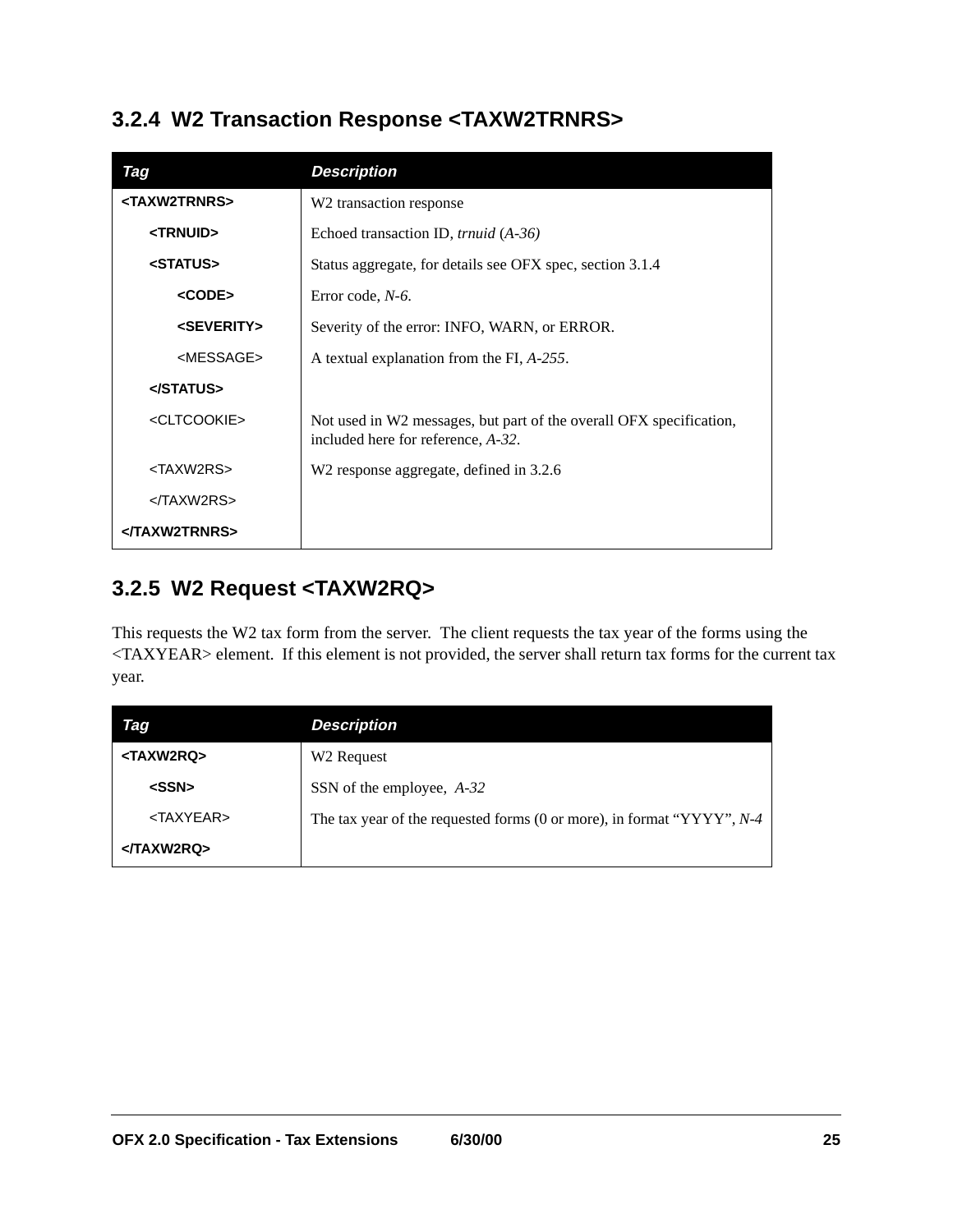# <span id="page-27-0"></span>**3.2.6 W2 Response <TAXW2RS>**

A W2 download response can include W2 tax forms for any tax year. These are represented by the <TAXW2\_Vy> wildcard entry below. Tax forms for different years may be sent together.

<span id="page-27-2"></span><span id="page-27-1"></span>

| <b>Tag</b>            | <b>Description</b>                                                                       |
|-----------------------|------------------------------------------------------------------------------------------|
| <taxw2rs></taxw2rs>   | W <sub>2</sub> Response                                                                  |
| $<$ SSN $>$           | SSN of employee, A-32                                                                    |
| <taxw2_vy></taxw2_vy> | W2 data aggregates. The y represents the version of that form.<br>$(1 \text{ or more}).$ |
| $<$ TAXW2 Vy>         |                                                                                          |
| <th></th>             |                                                                                          |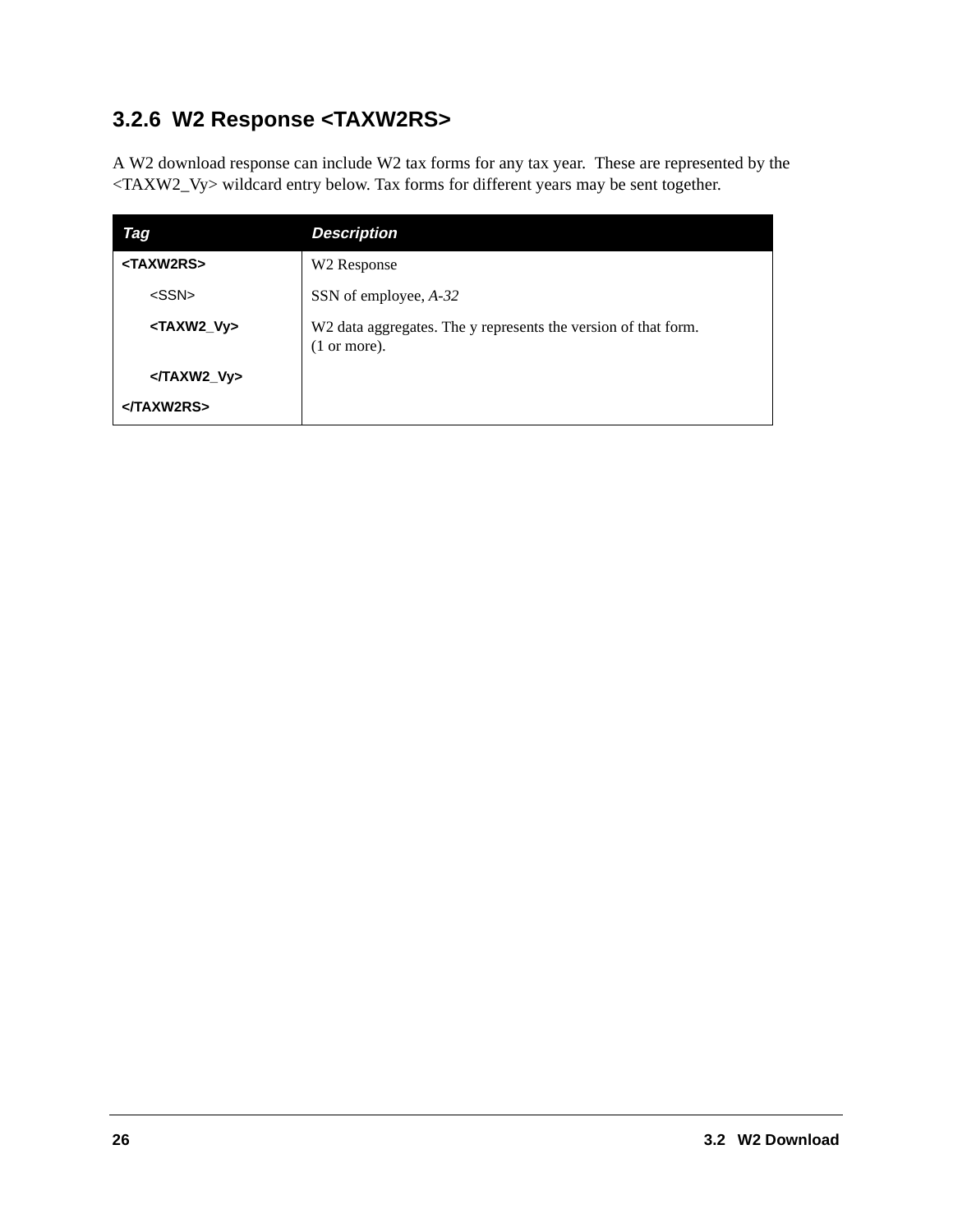# <span id="page-28-0"></span>**3.2.7 W2 Data Aggregate <TAXW2\_V100>**

<span id="page-28-31"></span><span id="page-28-30"></span><span id="page-28-29"></span><span id="page-28-28"></span><span id="page-28-27"></span><span id="page-28-26"></span><span id="page-28-25"></span><span id="page-28-24"></span><span id="page-28-23"></span><span id="page-28-22"></span><span id="page-28-21"></span><span id="page-28-20"></span><span id="page-28-19"></span><span id="page-28-18"></span><span id="page-28-17"></span><span id="page-28-16"></span><span id="page-28-15"></span><span id="page-28-14"></span><span id="page-28-13"></span><span id="page-28-12"></span><span id="page-28-11"></span><span id="page-28-10"></span><span id="page-28-9"></span><span id="page-28-8"></span><span id="page-28-7"></span><span id="page-28-6"></span><span id="page-28-5"></span><span id="page-28-4"></span><span id="page-28-3"></span><span id="page-28-2"></span><span id="page-28-1"></span>

| Tag                               | <b>Description</b>                                              |
|-----------------------------------|-----------------------------------------------------------------|
| <taxw2_v100></taxw2_v100>         | W2 aggregate for tax year 2000                                  |
| <taxyear></taxyear>               | Tax year of this form, in format "YYYY", N-4.                   |
| <cntrlno></cntrlno>               | Control number, A-32                                            |
| $<$ VOID $>$                      | Y if this W2 is void and a new W2 will be provided, Boolean     |
| <employer></employer>             | Employer info aggregate, section 3.2.7                          |
|                                   |                                                                 |
| <employee></employee>             | Employee info aggregate, section 3.2.8                          |
|                                   |                                                                 |
| <wages></wages>                   | Wages, tips, other compensation, amount                         |
| <fedtaxwh></fedtaxwh>             | Federal tax withheld, amount                                    |
| <sswages></sswages>               | Social security wages, amount                                   |
| <sstaxwh></sstaxwh>               | Social security tax withheld, amount                            |
| <medicarewages></medicarewages>   | Medicare wages and tips, amount                                 |
| <medicaretaxwh></medicaretaxwh>   | Medicare tax withheld, amount                                   |
| <sstips></sstips>                 | Social security tips, amount                                    |
| <allocatedtips></allocatedtips>   | Allocated tips, amount                                          |
| <advancedeic></advancedeic>       | Advance EIC payment, amount                                     |
| <depcarebenefit></depcarebenefit> | Dependent care benefits, amount                                 |
| <nonqualplan></nonqualplan>       | Non qualified plan, amount                                      |
| <benefitsbox1></benefitsbox1>     | Benefits included in Box 1, amount                              |
| <codes></codes>                   | Code and amount aggregate (0 or more)                           |
| <code></code>                     | $Code, A-I$                                                     |
| <codeamount></codeamount>         | Dollar amount, amount                                           |
| $<$ /CODES>                       |                                                                 |
| <other></other>                   | Other aggregate. Description and amount for Box 14 (0 or more). |
| <otherdesc></otherdesc>           | Description, A-32                                               |
| <otheramount></otheramount>       | Dollar amount, amount                                           |
| $<$ /OTHER>                       |                                                                 |
| <statutory></statutory>           | Statutory employee, Boolean                                     |
| <deceased></deceased>             | Deceased, Boolean                                               |
| <pensionplan></pensionplan>       | Pension plan, Boolean                                           |
| <legalrep></legalrep>             | Legal representative, Boolean                                   |
| <deferredcomp></deferredcomp>     | Deferred compensation, Boolean                                  |
| <stateinfo></stateinfo>           | State info aggregate (0 or more), section 3.2.9                 |
|                                   |                                                                 |
| <localinfo></localinfo>           | Local info aggregate (0 or more), section 3.2.10                |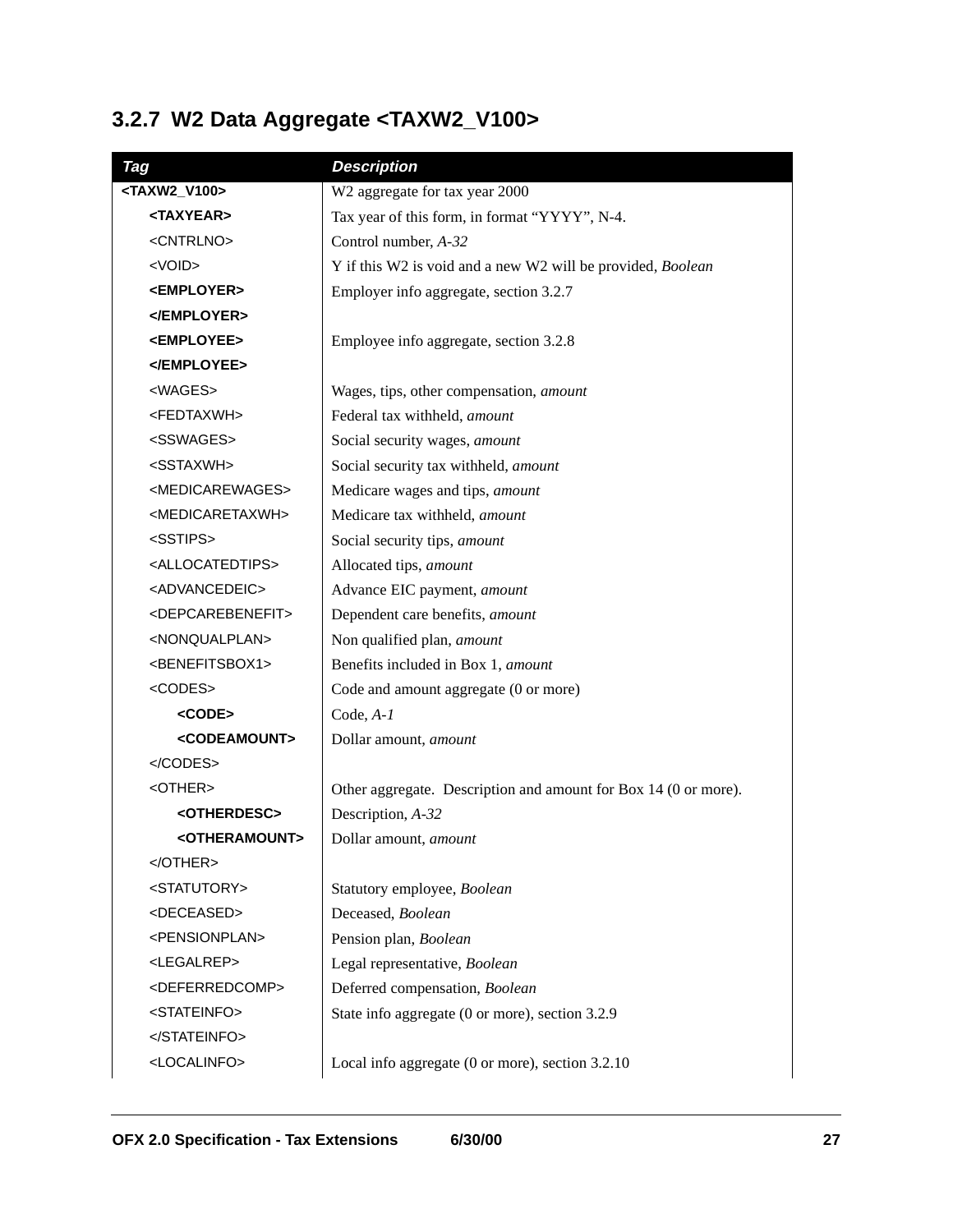| Tag       | <b>Description</b> |
|-----------|--------------------|
|           |                    |
| <td></td> |                    |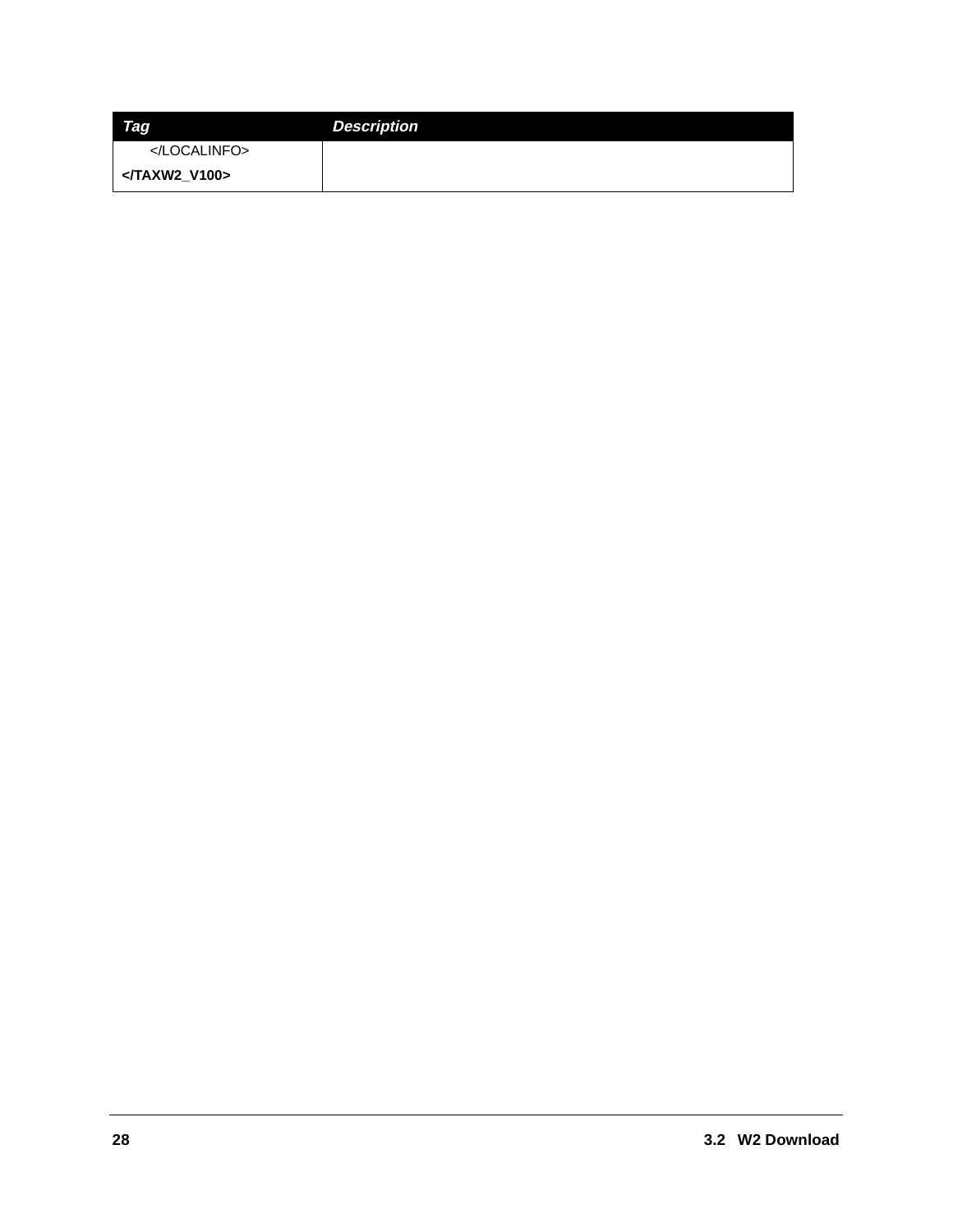#### <span id="page-30-0"></span>**3.2.8 <EMPLOYER>**

<span id="page-30-13"></span><span id="page-30-12"></span><span id="page-30-10"></span><span id="page-30-9"></span><span id="page-30-4"></span><span id="page-30-3"></span><span id="page-30-2"></span>

| Tag                         | <b>Description</b>                                             |
|-----------------------------|----------------------------------------------------------------|
| <employer></employer>       |                                                                |
| <fedidnumber></fedidnumber> | Employer federal ID number, A-32                               |
| $NAME1>$                    | Employer name, line $1, A-32$                                  |
| $<$ NAME $2$ >              | Employer name, line 2, A-32                                    |
| $<$ ADDR1>                  | Employer address, line $1, A-32$                               |
| $<$ ADDR2 $>$               | Employer address, line 2, A-32                                 |
| <addr3></addr3>             | Employee address, line $3, A-32$                               |
| $<$ CITY $>$                | Employee city, A-32                                            |
| <state></state>             | Employee state or province, $A-5$                              |
| <postalcode></postalcode>   | Employee postal code, A-11                                     |
| <country></country>         | Employer country; 3-letter country code from ISO/DIS-3166, A-3 |
|                             |                                                                |

#### <span id="page-30-16"></span><span id="page-30-14"></span><span id="page-30-6"></span><span id="page-30-5"></span><span id="page-30-1"></span>**3.2.9 <EMPLOYEE>**

<span id="page-30-15"></span><span id="page-30-11"></span><span id="page-30-8"></span><span id="page-30-7"></span>

| Tag                       | <b>Description</b>                                             |
|---------------------------|----------------------------------------------------------------|
| <employee></employee>     |                                                                |
| $<$ SSN $>$               | Employee SS number, A-32                                       |
| <name></name>             | Employee name, A-32                                            |
| <addr1></addr1>           | Employee address, line $1, A-32$                               |
| $<$ ADDR2 $>$             | Employee address, line $2, A-32$                               |
| $<$ ADDR3 $>$             | Employee address, line $3, A-32$                               |
| $<$ CITY $>$              | Employee city, A-32                                            |
| <state></state>           | Employee state or province, $A-5$                              |
| <postalcode></postalcode> | Employee postal code, A-11                                     |
| <country></country>       | Employee country; 3-letter country code from ISO/DIS-3166, A-3 |
|                           |                                                                |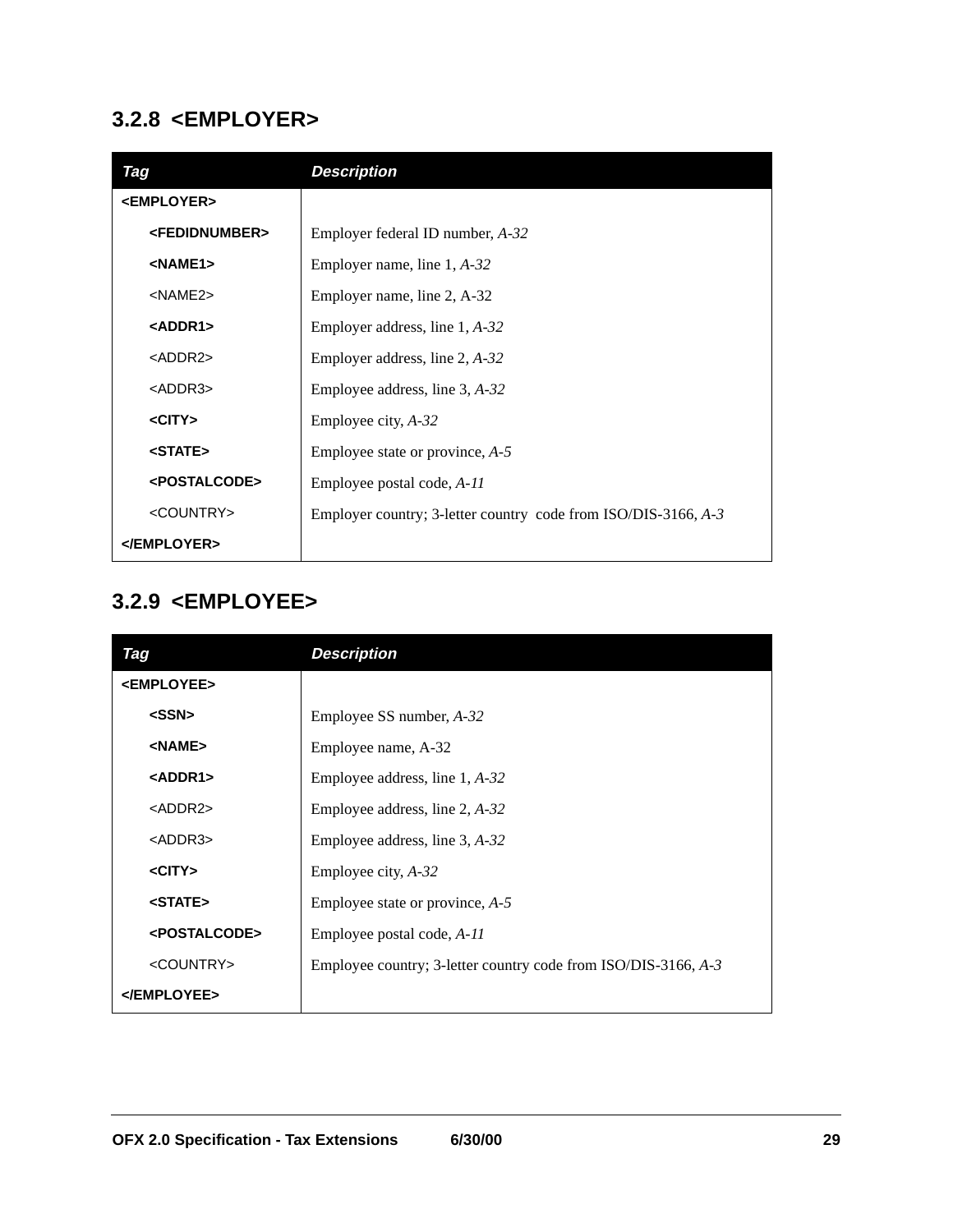#### <span id="page-31-0"></span>**3.2.10 <STATEINFO>**

<span id="page-31-11"></span><span id="page-31-9"></span><span id="page-31-8"></span><span id="page-31-3"></span>

| Tag                           | <b>Description</b>                       |
|-------------------------------|------------------------------------------|
| <stateinfo></stateinfo>       |                                          |
| <statecode></statecode>       | State code, A-2                          |
| <employerstid></employerstid> | Employer state ID, $A-32$                |
| <statewages></statewages>     | State wages, tips etc., amount           |
| <statetaxwh></statetaxwh>     | State income tax withheld, <i>amount</i> |
|                               |                                          |

#### <span id="page-31-10"></span><span id="page-31-1"></span>**3.2.11 <LOCALINFO>**

<span id="page-31-7"></span><span id="page-31-5"></span><span id="page-31-4"></span>

| Tag                       | <b>Description</b>                |
|---------------------------|-----------------------------------|
| <localinfo></localinfo>   |                                   |
| <locality></locality>     | Locality name, $A-32$             |
| <localwages></localwages> | Local wages, tips etc., amount    |
| <localtaxwh></localtaxwh> | Local tax withheld, <i>amount</i> |
|                           |                                   |

#### <span id="page-31-6"></span><span id="page-31-2"></span>**3.2.12 Status Codes**

| Code  | <b>Meaning</b>                                 |
|-------|------------------------------------------------|
| 0     | Success (INFO)                                 |
| 2000  | General error (ERROR)                          |
| 2001  | Invalid account (ERROR)                        |
| 2002  | General account error (ERROR)                  |
| 2003  | Account not found (ERROR)                      |
| 2004  | Account closed (ERROR)                         |
| 2005  | Account not authorized (ERROR)                 |
| 14600 | W2 forms not yet available for tax year (INFO) |
| 14601 | W2 forms not available for user ID (ERROR)     |
| 15000 | Must change user password (INFO)               |
| 15500 | Unsuccessful $\langle$ SONRQ $\rangle$ (ERROR) |
| 15501 | Customer account already in use (ERROR)        |
| 15502 | User password lockout (ERROR)                  |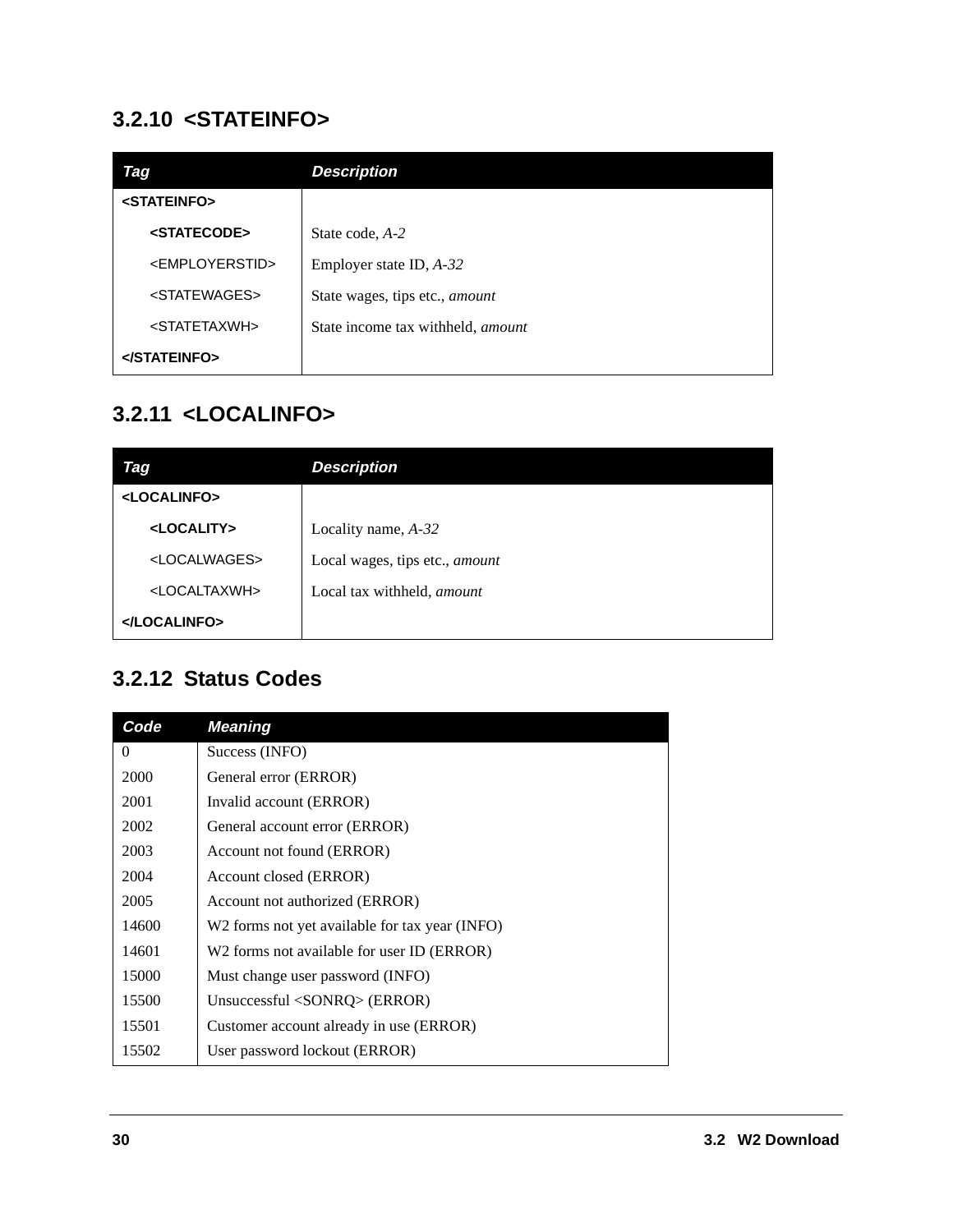#### <span id="page-32-0"></span>**3.3 Examples**

#### <span id="page-32-1"></span>**3.3.1 W2 Request**

```
<?xml version="1.0" encoding="US-ASCII"?>
```
<?OFX OFXHeader="200" Version="102" Security="NONE" OldFileUID="NONE" NewFileUID="NONE"?>

```
<!DOCTYPE OFX PUBLIC "-//OFX//DTD OFX2.0.0//EN"
    "http://www.ofx.net/XML/dtd/OFXTAX/2000/ofxtax2000.dtd">
```
<!--The above URL is an example only and is TBD. -->

```
<OFX>
```
<span id="page-32-6"></span><SIGNONMSGSRQV1>

<span id="page-32-7"></span><SONRQ>

```
<DTCLIENT>20000130153909</DTCLIENT>
```
<span id="page-32-15"></span><USERID>123-45-6789</USERID>

```
<USERPASS>money</USERPASS>
```
<span id="page-32-2"></span><LANGUAGE>ENG</LANGUAGE>

<span id="page-32-3"></span><APPID>TTAX</APPID>

<APPVER>2000</APPVER>

```
</SONRQ>
```

```
</SIGNONMSGSRQV1>
```

```
<TAXW2MSGSRQV1>
    <TAXW2TRNRQ>
      <TRNUID>12345</TRNUID>
      <TAXW2RQ>
         <SSN>123-45-6789</SSN>
         <TAXYEAR>2000</TAXYEAR>
      </TAXW2RQ>
    </TAXW2TRNRQ>
  </TAXW2MSGSRQV1>
</OFX>
```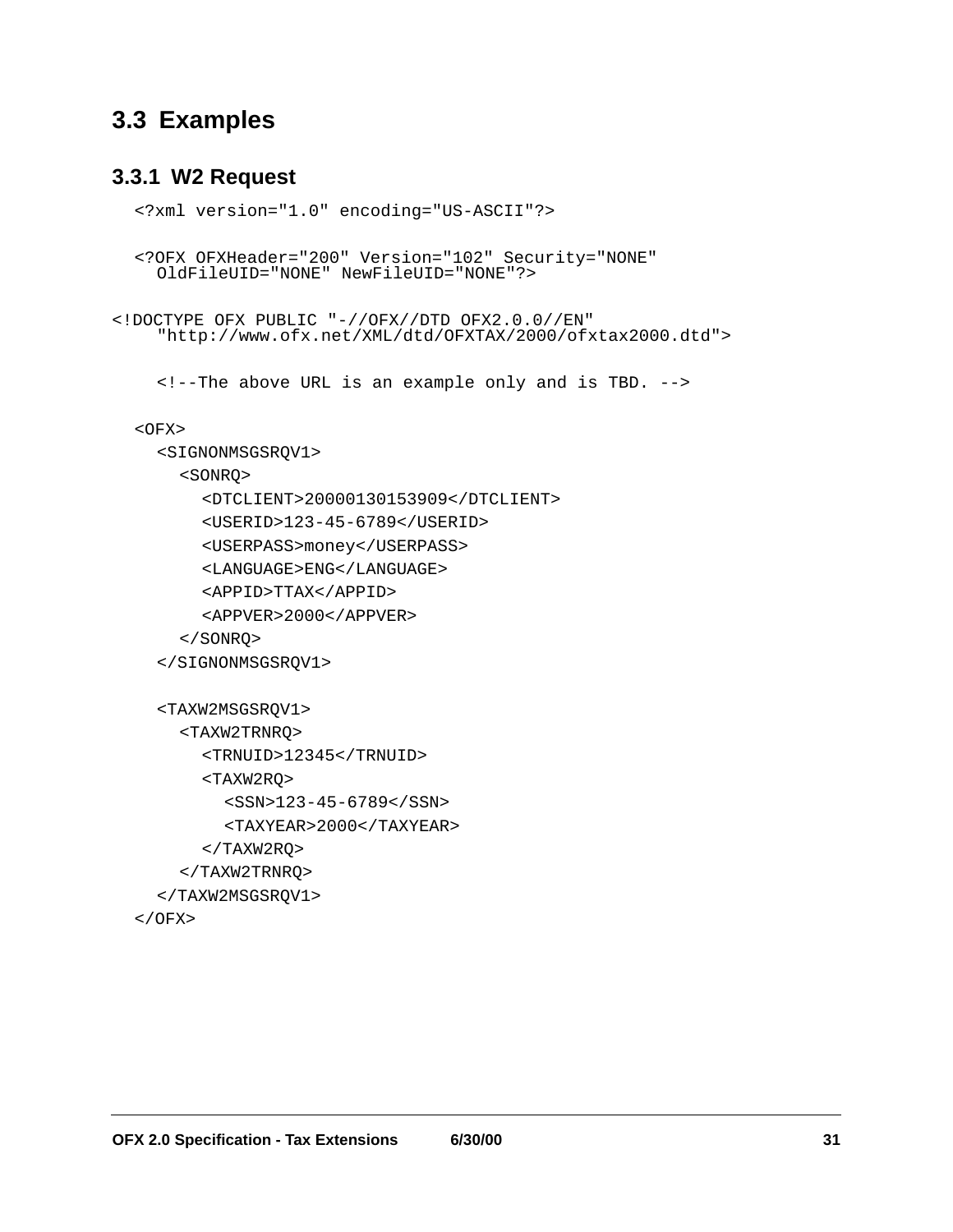#### <span id="page-33-0"></span>**3.3.2 W2 Response**

```
<?xml version="1.0" encoding="US-ASCII"?>
  <?OFX OFXHeader="200" Version="200" Security="NONE"
    OldFileUID="NONE" NewFileUID="NONE"?>
<!DOCTYPE OFX PUBLIC "-//OFX//DTD OFX2.0.0//EN"
  "http://www.ofx.net/XML/dtd/OFXTAX/2000/ofxtax2000.dtd">
<!--The above URL is an example only and is TBD. -->
<OFX><SIGNONMSGSRSV1>
    <SONRS>
      <STATUS>
         <CODE>0</CODE>
         <SEVERITY>INFO</SEVERITY>
      </STATUS>
      <DTSERVER>20000130153910</DTSERVER>
      <LANGUAGE>ENG</LANGUAGE>
      <DTPROFUP>19961220000000</DTPROFUP>
      <DTACCTUP>19970430132510</DTACCTUP>
    </SONRS>
  </SIGNONMSGSRSV1>
  <TAXW2MSGSRSV1>
    <TAXW2TRNRS>
      <TRNUID>12345</TRNUID>
      <STATUS>
         <CODE>0</CODE>
         <SEVERITY>INFO</SEVERITY>
      </STATUS>
      <TAXW2RS>
         <SSN>123-45-6789</SSN>
         <TAXW2_V100>
           <TAXYEAR>2000</TAXYEAR>
           <EMPLOYER>
             <FEDIDNUMBER>12-2345678</FEDIDNUMBER>
             <NAME>Joe Employer</NAME>
             <ADDR1>1234 Joe Way.</ADDR1>
             <CITY>Motor</CITY>
             <POSTALCODE>54321</POSTALCODE>
           </EMPLOYER>
```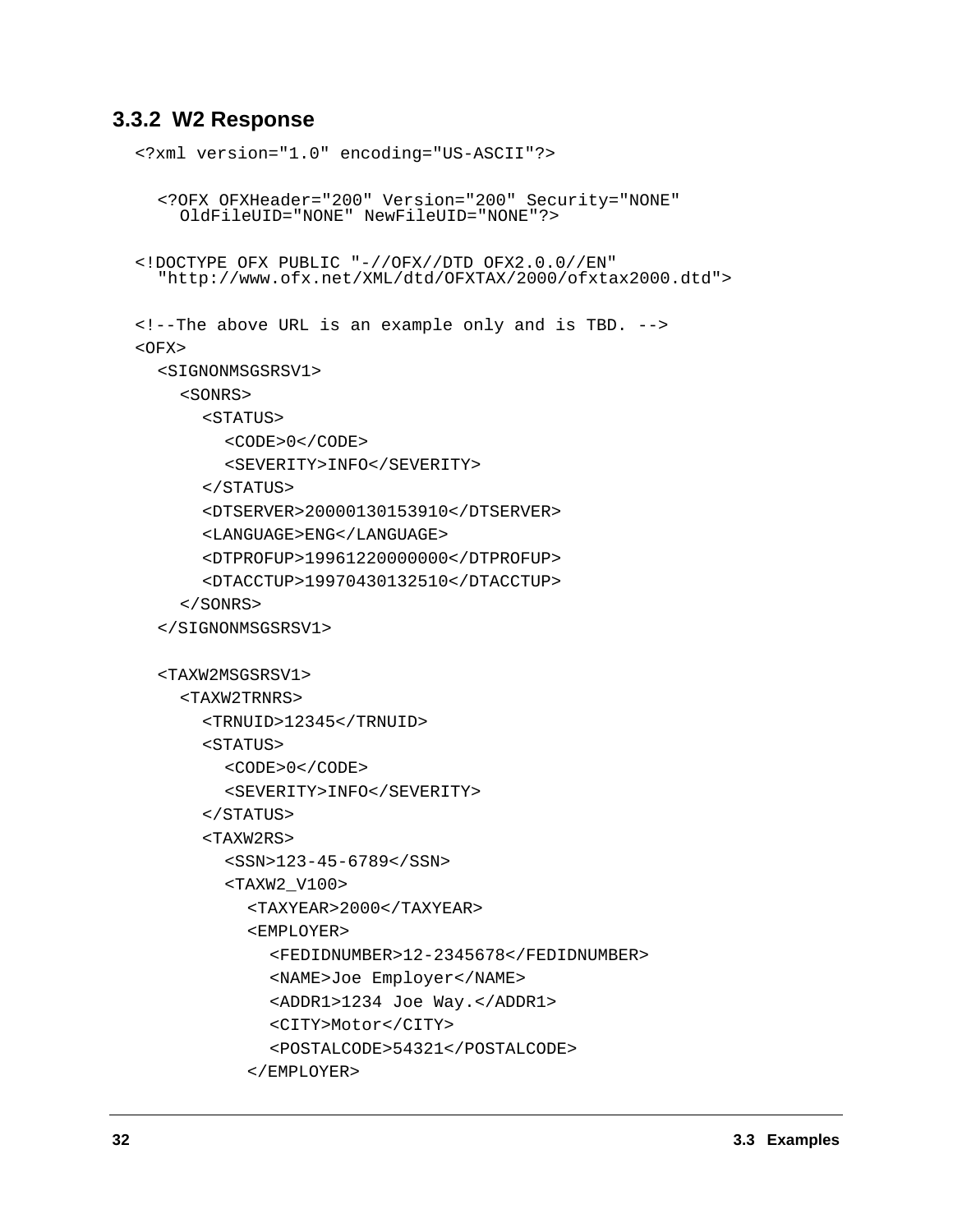<span id="page-34-2"></span><EMPLOYEE>

<span id="page-34-6"></span><span id="page-34-4"></span><SSN>123-45-6678</SSN>

<span id="page-34-0"></span><NAME>Bill Employee</NAME>

```
<ADDR1>122 Maple Street</ADDR1>
```
<span id="page-34-5"></span><CITY>Motor</CITY>

<POSTALCODE>54322</POSTALCODE>

<span id="page-34-8"></span></EMPLOYEE>

<span id="page-34-3"></span><WAGES>50000</WAGES>

<span id="page-34-7"></span><FEDTAXWH>25000</FEDTAXWH>

<SSWAGES>55000</SSWAGES>

</TAXW2\_V100>

 $<$ /TAXW2RS $>$ 

</TAXW2TRNRS>

</TAXW2MSGSRSV1>

 $<$  /OFX>  $\,$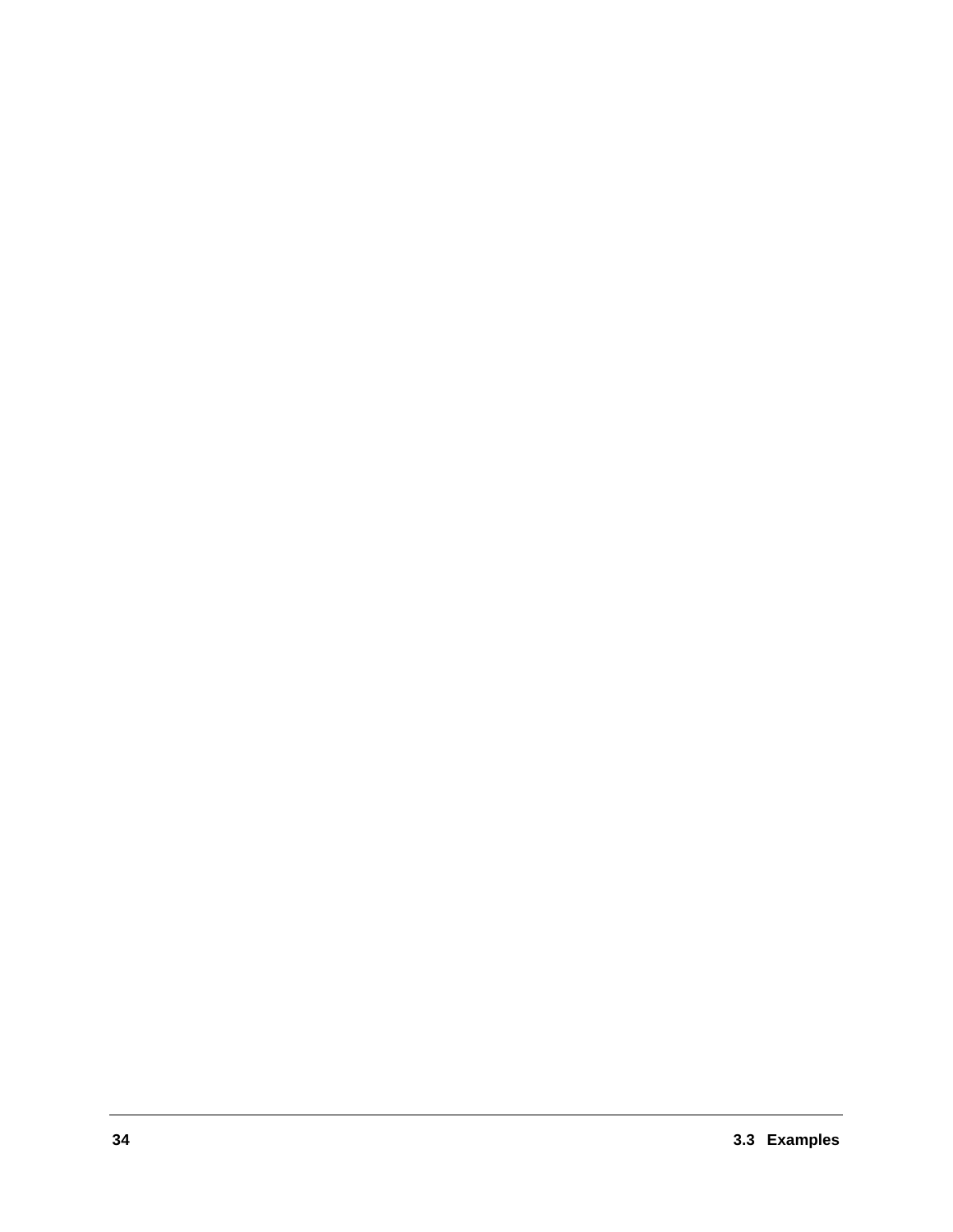# **Conventions**

This index uses the conventions shown in the following table to identify different entry types.

| <b>Entry Type</b>               | Text Style       |
|---------------------------------|------------------|
| Tag definition                  | <b>Bold text</b> |
| Tag shown in example            | Italic text      |
| Tag used within body<br>of text | Plain text       |

# **A**

ACC[T](#page-8-2)NUM 7, 8 ADDR1 8, 9, 20, 21, 29, 32, 33 ADDR2 8, 9, 29 ADDR3 8, 9, 29 ADVANCEDEIC 27 AGGPROFIT 13 ALLOCATEDTIPS 27 AMOUNT 11, 11 A[NN](#page-12-3)CTRCTDIST 11 A[NN](#page-12-4)CTRCTPER 11 APPID 19, 31 APPVER 19, 31

# **B**

BARTERING 13 BENEFITSBOX1 27

# **C**

CAPGAIN 11 CASHLIQ 16 CITY 8, 9, 20, 21, 29, 32, 33 CLTCOOKIE 6, 7, 24, 25 CNTRLNO 27

CODE 7, 20, 25, 27, 32 CODEAMOUNT 27 CODES 27 CORRECTED **10**, 11, 12, 15, 16, 17 COSTBASIS 14 COUNTRY 29, 29 CROPINSPRO 10 CUSIPNUM 12

# **D**

DECEASED 27 DEFERREDCOMP 27 DEPCAREBENEFIT 27 DESCRIPTION 17 DISTCODE 11 DSCR<sub>13</sub> DTACCTUP 20, 32 DTAQD<sub>14</sub> DTCLIENT 19, 31 DTPROFUP 20, 32 DTSALE  $12, 14$ DTSERVER 20, 32 DTVAR 14

# **E**

**EGALREP 27** EMPCONTINS 11 EMPLOYEE 27, 29, 33  $EMPLOYER$  27, 29, 32 **EMPLOYERSTID 30** ERLWITHPEN 15, 17 EXCSGLDN 10 **EXDT1099B12**  $EXTD1099B<sub>5</sub>$  $EXTDBINFO_V10013,14$ 

### **F**

FEDIDNUMBER 29, 32 FEDTAXWH 10, 11, 13, 15, 16, 17, 20, 27, 33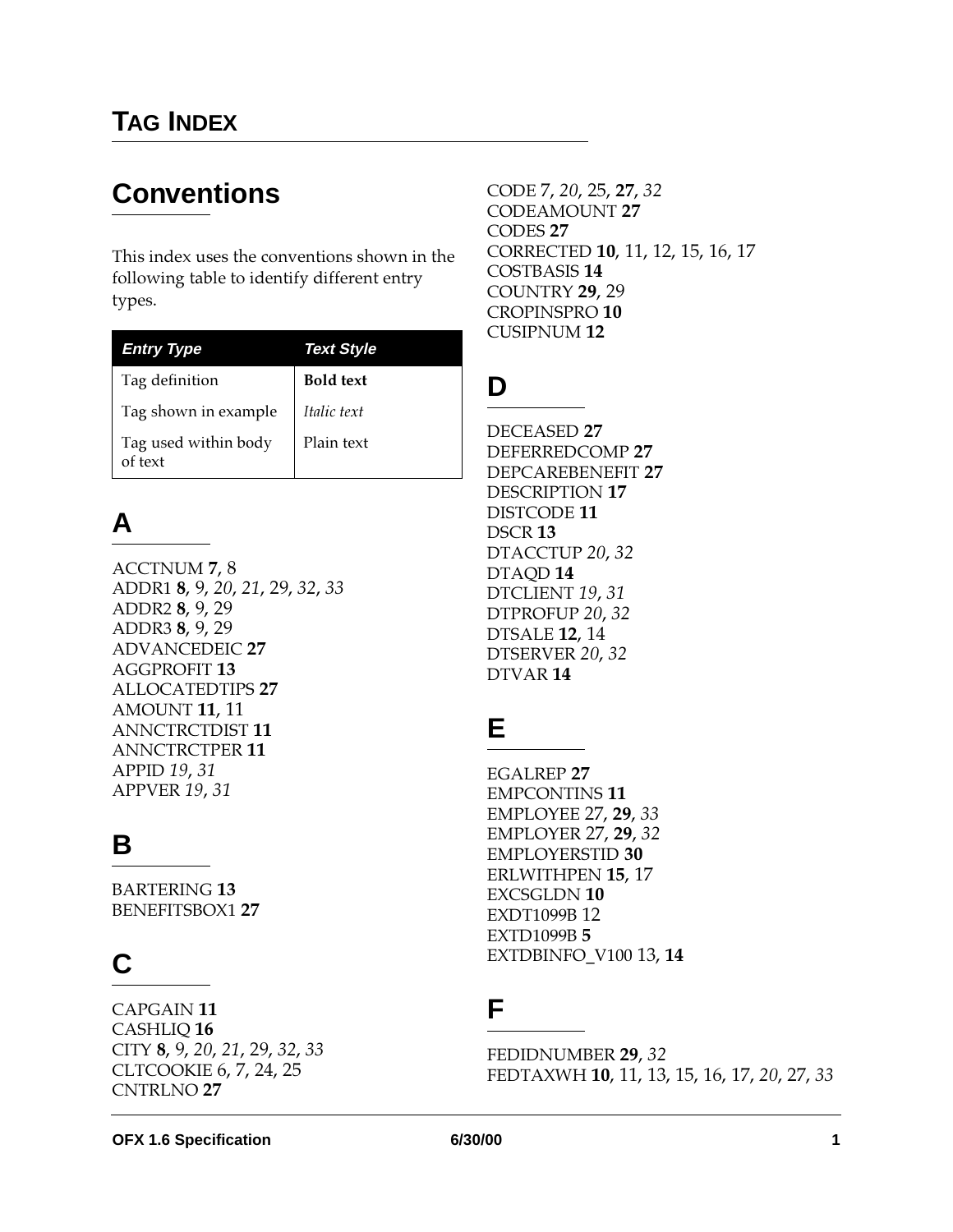FISHBOATPRO 10 FORCNT **15.** 16 FORTAXPD 15, 16

# **G**

GROSSATTOR 10 GROSSDIST 11

## **I**

INTINC[OM](#page-21-8)E 15, 20 INTUSBNDTRS 15 INVESTEXP  $15$ ,  $16$ ,  $17$ IRASEPSIMP<sup>11</sup>

# **L**

LANGUAGE 19, 20, 31, 32 LCLDIST 12 LCLTAXWHAGG 11 LOCALINFO 27, 30 LOCALITY 30 LOCALTAXWH 30 LOCALWAGES 30 LONGSHORT 14

#### **M**

MEDHEALTHPAY 10 MEDICARETAXWH 27 MEDICAREWAGES 27 MESSAGE 7, 25 MSGSETCO[R](#page-6-3)E 5, 23 MSGSETLIST 5, 23

# **N**

NAME 29, 32, 33 **NAME1 29**  $NAME2$  29 NAMELCL<sub>12</sub> NETUNAPEMP 11 NONCASHLIQ 16

NONEMPCOMP 10 NONQUALPLAN 27 NONTAXDIST 16 NUMSHRS 14

# **O**

**OIDONUSTRES 17** ORDDIV<sub>16</sub> ORIGISDISC<sub>17</sub> [OT](#page-28-19)HER 27 [OT](#page-28-20)HERAMOUNT 27 [OT](#page-28-21)HERDESC 27 OTHERINCOME 10 OTHERPERI[NT](#page-18-8) 17

# **P**

P28GAIN 16, 21 PABDIVIDEND 14 PABINTEREST 14 PAYER5KSALES 10 PAYERADDR 8, 10, 12, 13, 15, 16, 17, 20, 21 PAYERID 10, 12, 13, 15, 16, 17, 21 PAYERNAME1 8, 20, 21 PAYERNAME28 PAYERRTN 15 PAYERSTAT<sub>11</sub> PAYERSTATE 10 PAYERSTID 10, 11 PENSIONPLAN 27 PERTOTDIST 11 PHONE 8 [PO](#page-33-11)STALCODE 8, 9, 21, 29, 32, 33 PROCDET\_V100 12, 14, 14 PROFIT<sub>13</sub>

# **R**

RECACCT 10, 12, 13, 15, 16, 17, 21 RECADDR 9, 10, 12, 13, 15, 16, 17, 21 RECID 6, 7, 8, 10, 12, 13, 15, 16, 17, 19, 20, 21 RECNAME1 9, 21 RECNAME2 9 RENTS<sub>10</sub>